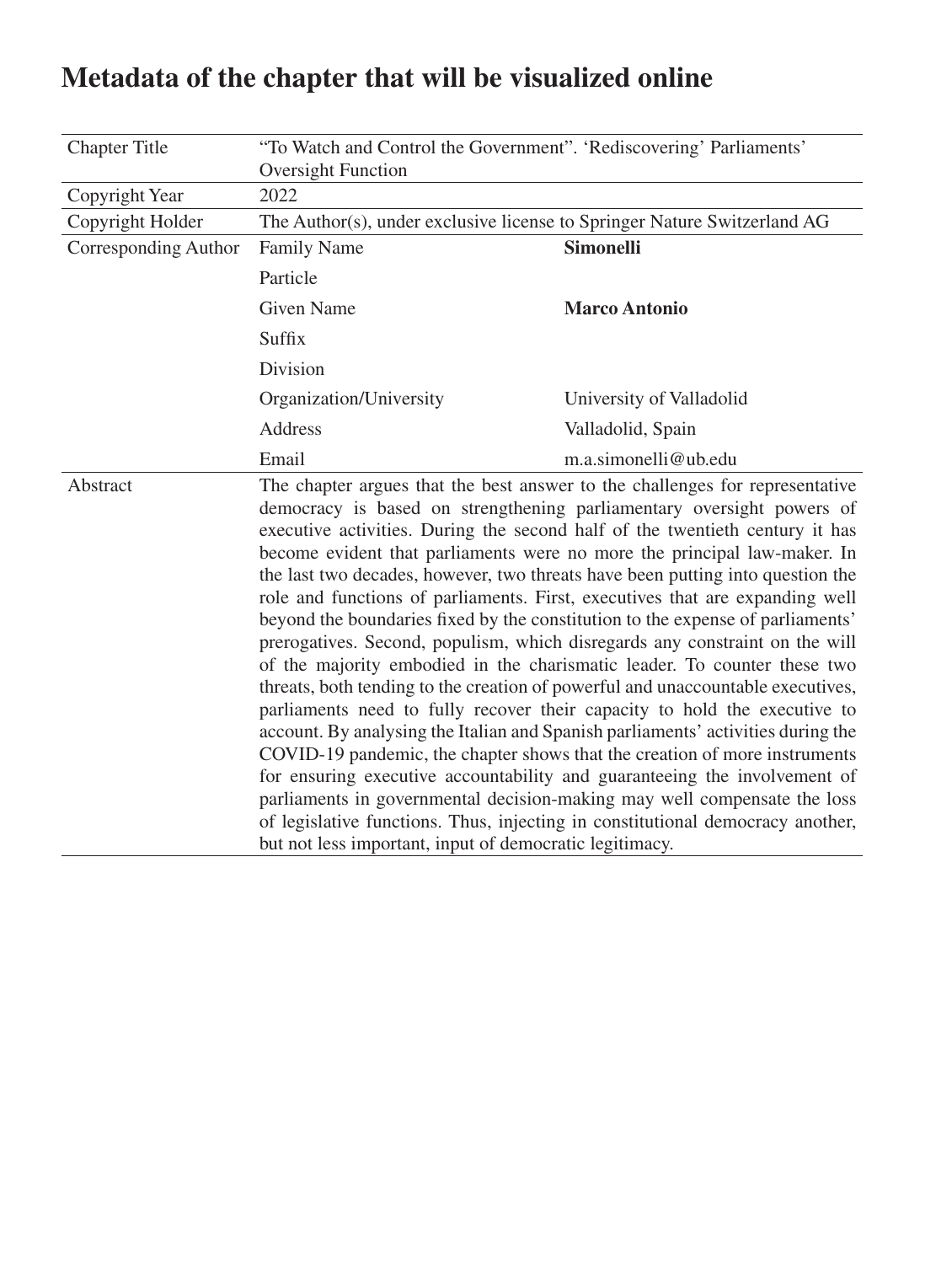# "To Watch and Control the Government". 'Rediscovering' Parliaments' Oversight Function

1

 $\mathfrak{D}$ 

 $\overline{\mathbf{3}}$ 

4

5

*Marco Antonio Simonelli*

## 1 Introduction

The COVID-19 triggered a wide academic and political debate about its impact on constitutional democracy, and in particular on how parliaments have been marginalised during the crisis.<sup>1</sup> As a matter of fact, the management of the pandemic and of its economic and social consequences has 6 7 8 9

<sup>1</sup> In the academic literature see amongst many: Griglio, *Parliamentary oversight under the Covid-19 emergency*, 52; Windholz, *Governing in a pandemic*, 93-113. Concerning political reactions see: European Parliament, *Resolution of 13 November 2020 on the impact of COVID-19 measures on democracy, the rule of law and fundamental rights* (2020/2790(RSP)), P9\_TA(2020)0307.

M. A. Simonelli  $(\boxtimes)$ University of Valladolid, Valladolid, Spain e-mail: [m.a.simonelli@ub.edu](mailto:m.a.simonelli@ub.edu)

© The Author(s), under exclusive license to Springer Nature Switzerland AG 2022 J. M. Castellà Andreu, M. A. Simonelli (eds.), *Populism and Contemporary Democracy in Europe*, [https://doi.org/10.1007/978-3-030-92884-1\\_15](https://doi.org/10.1007/978-3-030-92884-1_15#DOI)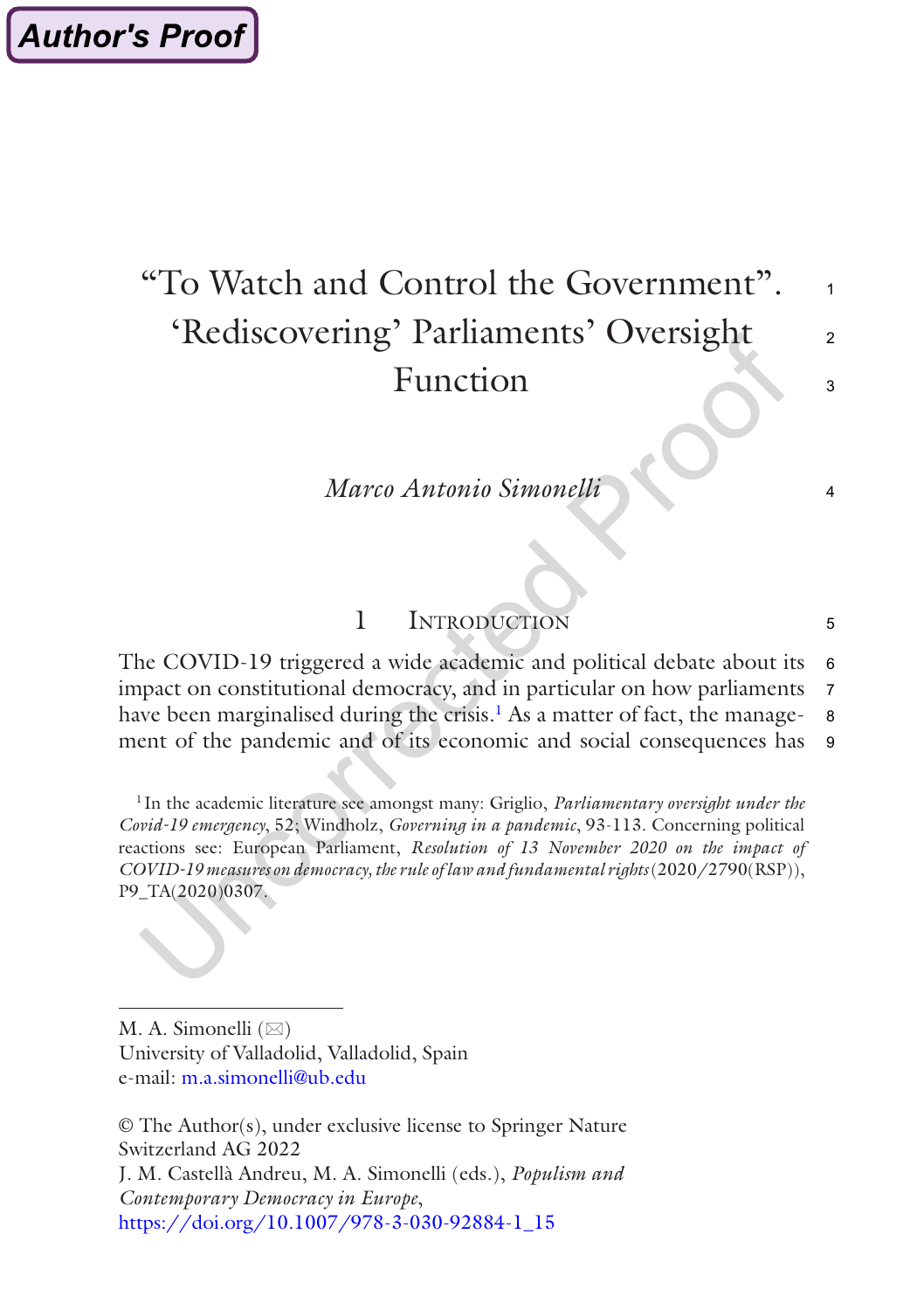been dominated by national governments (Bar-Siman Tov [2020,](#page-18-0) 12). In principle this situation is nor new—emergency situations have always been dealt with by governments—neither worrying, as "[t]he concept of emergency rule is founded on the assumption that in certain situations of political, military and economic emergency, the system of limitations of constitutional government has to give way before the increased power of the executive".2 Indeed, far from being an isolated and temporally limited phenomenon, the marginalisation of parliaments during the pandemic has to be seen as the last episode of a long-standing evolutionary trend of constitutional democracy, which sees parliaments sidelined in their traditional role of legislators. 10 11 12 13 14 15 16 17 18 19  $20$ 

Nonetheless, in the last two decades, two intertwined threats have accelerated and exacerbated this trend, menacing the role and the legitimacy of legislatures. First, the expansion of executives functions well beyond the boundaries fixed by the constitution, which is reducing parliaments to mere validators of governmental actions. Second, of course, populism. In its quest for a direct relationship with the 'true people', populist parties disregard any form of intermediation between the leader and his people, above all parliaments. Consequently, when populists are in power, this results in the parliaments hollowed out of any meaningful powers *vis-à-vis* a strong unaccountable executive. 21 22 23  $24$ 25 26 27 28 29 30

Against this backdrop, the present chapter tries to identify, by analysing the parliaments' reactions to executives' dominance during the COVID-19 emergency, possible solutions to reinstate parliaments at the centre of the political system. In particular, it argues that the loss of law-making functions may be at least partially compensated by an alternative—but not less important—function: overseeing executive's actions. After all, as John Stuart Mill famously affirmed in 1861 "the proper office of a representative assembly is to watch and control the government" (Stuart Mill, 1861). 31 32 33 34 35 36 37 38

In order to reach this stated aim, the chapter will proceed in the following order. Section [2](#page-3-0) sets the background of the chapter, explaining why legislatures are not going to regain a prominent role in the production of norms. Section [3](#page-5-0) illustrates how executives' aggrandisement and populism have contributed to open a crisis in the mechanisms of constitutional 39 40 41 42 43

2CDL-AD(2020)018 *Interim Report on the measures taken in the EU Member States as a result of the COVID-19 crisis and their impact on democracy, the rule of law, and fundamental rights,* adopted by the Venice Commission at its 124th online Plenary Session (8-9 October 2020), para. 19.

M. A. SIMONELLI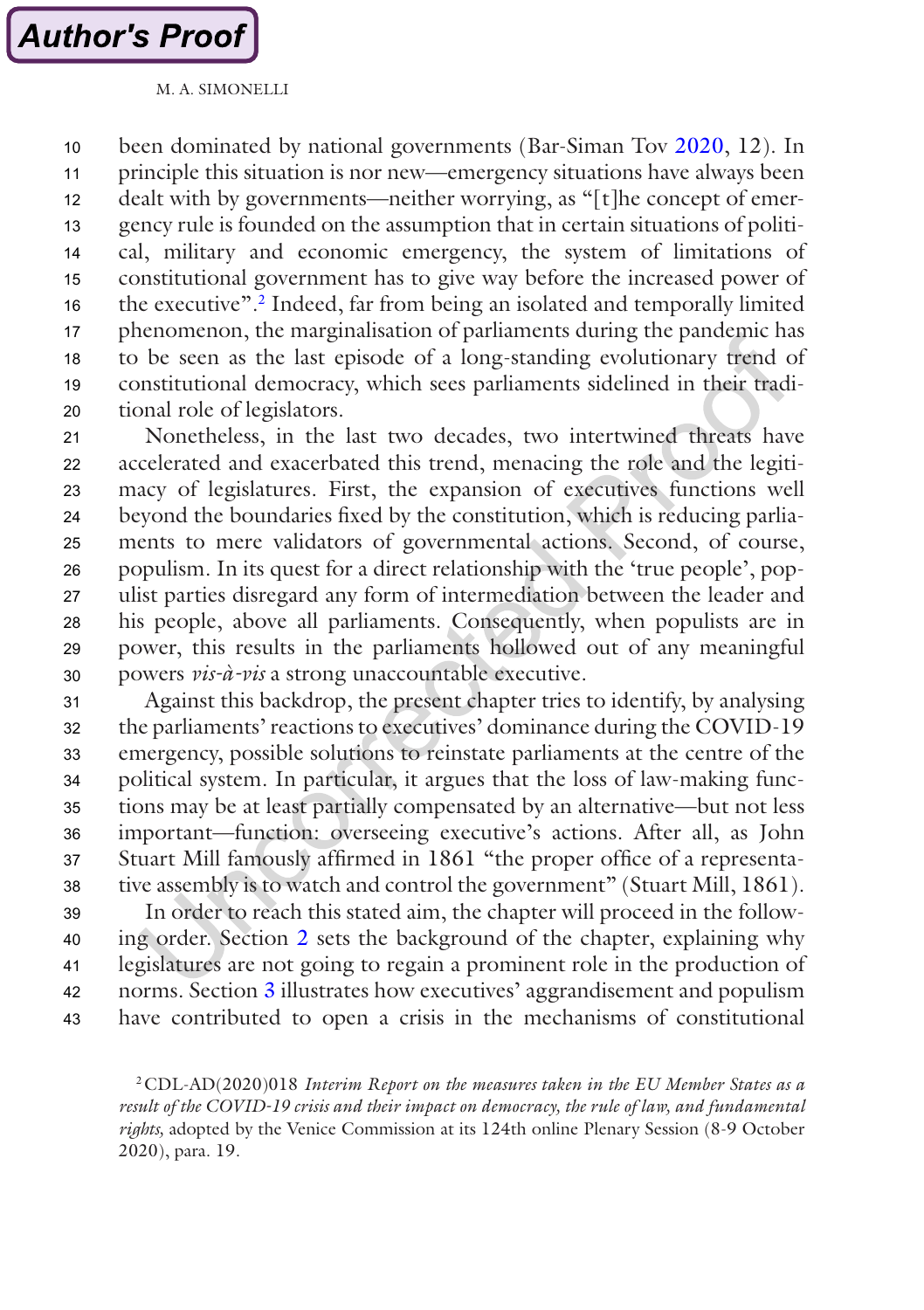<span id="page-3-0"></span>democracy and explains why strengthening the oversight function of parliament can represent a remedy. In Section [4](#page-10-0) the reaction of parliaments to executive dominance during the pandemic will be analysed, with a special focus on the Italian and Spanish parliaments. Section [5](#page-15-0) identifies which of these reactions may provide some solutions to the challenges posed by populism to contemporary democracy and concludes. 44 45 46 47 48 49

Before embarking on this task, a few brief methodological premises are necessary. First, in the context of this chapter when we refer to the crisis of representative democracy, we are pointing to a set of concurring factors that reduced parliamentary policy-making power, defined as the formal ability of parliaments to legislate and to constraint executive rule making (Mezey [1979,](#page-20-0) 23). To put it otherwise, in the following pages the crisis of representative democracy will be considered only through the prism of the parliament-government relationship. Second, the solutions that will be presented at the end of this chapter are applicable for parliamentary systems, that is, for systems in which exists a relationship of confidence between the parliament and the executive. 50 51 52 53 54 55 56 57 58 59  $60$ 

## 2 THE ROLE OF THE PARLIAMENT IN CONTEMPORARY CONSTITUTIONAL DEMOCRACY

61 62

In the traditional notion of separation of powers as resulting from Montesquieu work, the government's essential function is 'executing' the laws approved by the parliament. According to Montesquieu, not only the parliament is to be the sole bearer of legislative powers, but also any involvement of the government in the legislative process is considered unnecessary (Montesquieu, 1748, 405). Yet, this notion has long lost its validity. 63 64 65 66 67 68 69

All democratic constitutions of the twentieth century indeed recognise a prominent role for the government in law-making. Governments in situations of extraordinary urgency and necessity are empowered to adopt law decrees<sup>3</sup>; they can receive a delegation from the parliament to adopt norms having force of law to regulate highly technical and complex matters<sup>4</sup>; and government legislative initiative receives a preferential treatment in the 70 71 72 73 74 75

<sup>3</sup> See: Article 77(1) Italian Constitution; Article 86 Spanish Constitution. A relevant exception is France, as the 1958 Constitution, contrary to the two preceding constitutions (those of 1870 and 1946), does not empower the government to adopt law decrees.

<sup>4</sup> See: Article 76 Italian Constitution; Article 82 Spanish Constitution.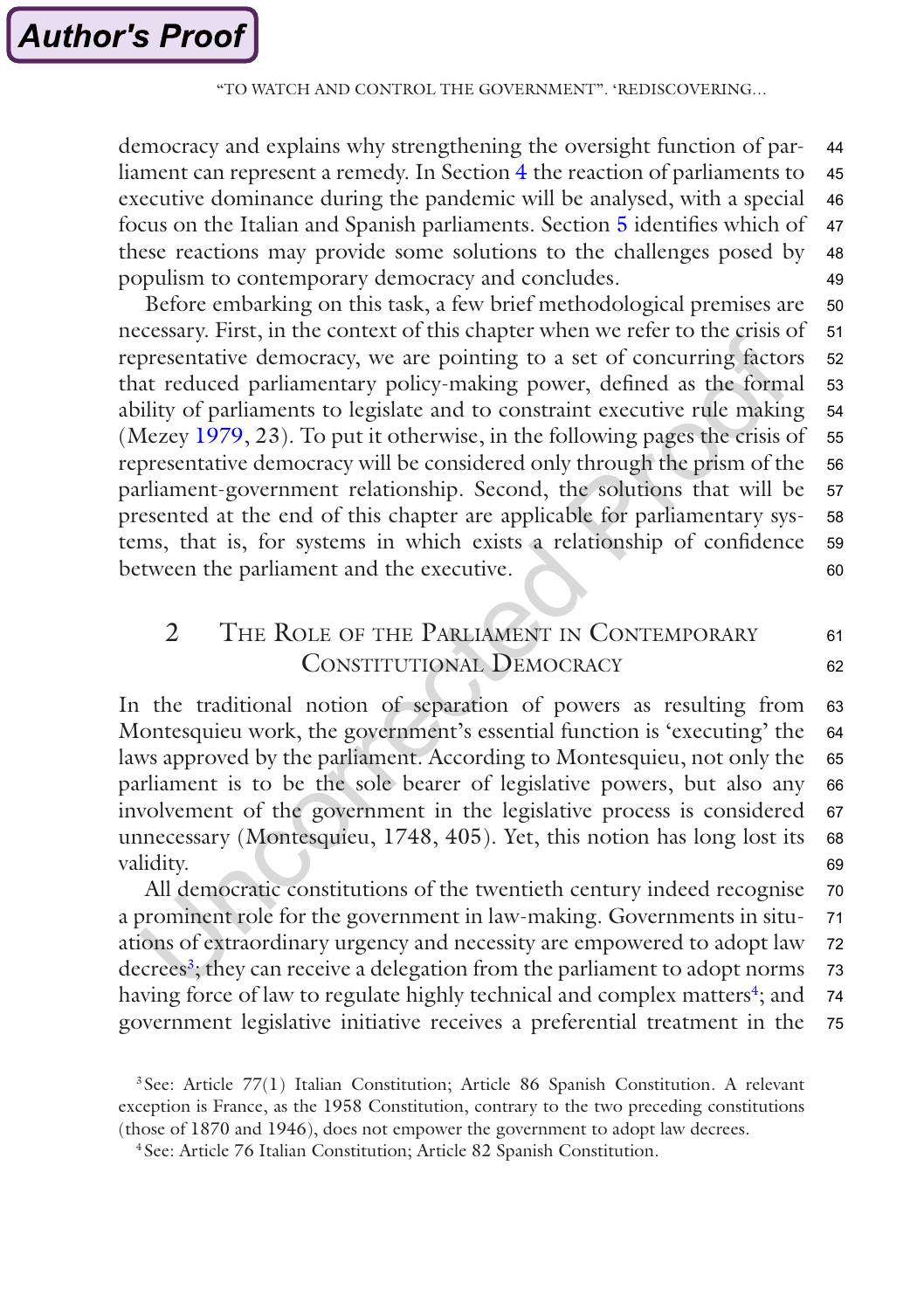M. A. SIMONELLI

<span id="page-4-0"></span>rules of procedure of many European parliaments.<sup>5</sup> Actually, a rapid comparative overview of executive legislative powers in European constitutions allows to safely conclude that in contemporary constitutional democracy the government is not intended to be a mere executer of parliamentary laws, as it was in the nineteenth-century liberal state (Fabbrini and Vassallo [1999](#page-19-0)). 76 77 78 79 80 81

Having said that, it would be misleading to explain the sidelining of legislatures with exclusive reference to the increased role of executives in the production of norms, as also the judiciary invaded the space once reserved to parliamentary law. Immediately after WWII, many European States reacted to the failure of parliamentary regimes in preventing descent into totalitarianism by introducing a more sophisticated version of the rule of law (Pinelli [2011](#page-20-0), 13), characterised by the introduction of a strong counter-majoritarian power, that is, a constitutional court empowered to carry out judicial review of legislation. This model, referred to as democratic constitutional state, was so successful that, during the second half of the twentieth century, European constitutional judges started to shape legal systems on an equal footing with the legislative and executive powers, assuming a role of negative legislators.6 Nevertheless, some authors, especially from north-American scholarship, maintained a critical stance towards this shift of power from democratically elected parliaments to unelected, unaccountable, judges, fearing that an excessive judicial activism may end up eroding the democratic component of constitutional democracy (Hirschl [2007\)](#page-20-0). To this regard, the declining role of parliaments as legislator goes hand in hand with the empowering of constitutional courts as negative legislators. [AU1](#page-22-0) 94 82 83 84 85 86 87 88 89 90 91 92 93 95 96 97 98 99 100 101

A third element concurring to determine the declining role of legislatives is the rise of the s.c. 'technocratic governance' (Vibert [2007](#page-21-0)). Lacking electoral incentives to pursuing long-term policies, political majorities preferred to delegate to experts and technicians regulatory competences in a vast array of field (Pinelli [2011](#page-20-0), 13), from media law to the regulation of financial markets. These bodies, albeit being created within the executive, enjoy a certain degree of autonomy from both the government and the 102 103 104 105 106 107 108

5For a comparative overview: Vintzel, *Les armes du gouvernement dans la procédure législative. Etude comparée: Allemagne, France, Italie, Royaume-Uni*.

6To a point that the twentieth century has also been dubbed the 'century of constitutional justice', in contrast with the nineteenth century usually considered the 'parliaments' century. See: Groppi, *Riformare la giustizia costituzionale*, 37.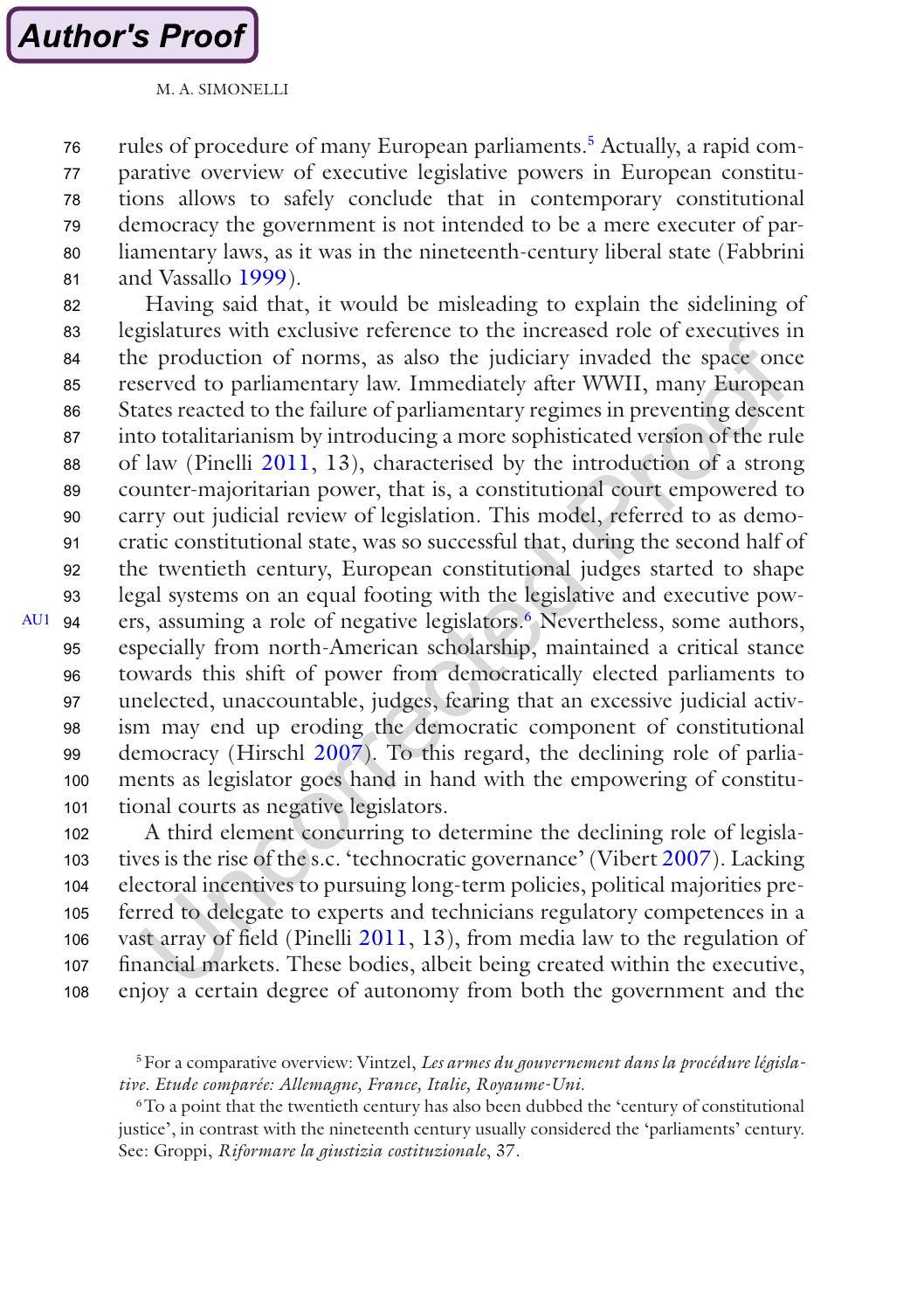<span id="page-5-0"></span>parliament, and allow for an expertise-based regulation.7 Yet, this solution ended up negatively affecting the representative dimension of democracy, as it has further reduced the scope for parliamentary law-making, letting unelected experts rule. 109 110 111 112

Finally, also the opening of contemporary democracies towards international law has multiplied the number of actors involved in law-making processes at different levels governance, probably ending once for all the centrality of statute law (Corkin [2013\)](#page-19-0). To this regard, it should not be obliterated that also EU Membership contributes to marginalise the role of parliaments in the constitutional system. First and foremost because many legislative competences have been transferred to the EU, so that national legislation is pre-empted in these fields, and second because the executives are ministers who represent Member States in the EU institutions, whereas national parliaments have little or no say at all (Ragone [2020](#page-20-0), 150). 113 114 115 116 117 118 119 120 121 122 123

All in all, it is evident that the diminishing role of parliaments in the production of norms is not a transitory phenomenon; rather it constitutes a long-lasting evolutionary trend of contemporary democracy, according to which legislatures have been conceding more and more powers to governments, judges, and experts (Loughlin [2019](#page-20-0), 443). Nevertheless, it is not possible to overlook that legislature' position in the political system has weakened up to a point that the very functioning of representative democracy is called into question.8 It is therefore necessary to investigate the factors that have opened up the crisis of parliaments. 124 125 126 127 128 129 130 131 132

> 3 Are Parliaments in Crisis? 133

At this point, it is necessary to go back to the beginning of this chapter and illustrate the two factors that are altering the delicate equilibrium of contemporary constitutional democracy. 134 135 136

<sup>7</sup>Extensively on the European model of independent authority see: De Somer, *Autonomous Public Bodies and the Law. A European Perspective,* in particular, 1-22.

<sup>8</sup>For a comparative overview of legislatives' decline in Europe see: Khmelko, Stapenhurst, and Mezey (eds) *Legislative Decline in the 21st Century. A Comparative Perspective*. The decline of parliament as the main norm-producer is also considered a part of a more general crisis of representative democracy as a whole. For a wide-ranging analysis of the crisis of representative democracy see: Dahrendorf, *Después de la democracia*; Tudela Aranda, Castellà, Exposito, Kölling (eds), *Libro blanco sobre la calidad democrática en España*.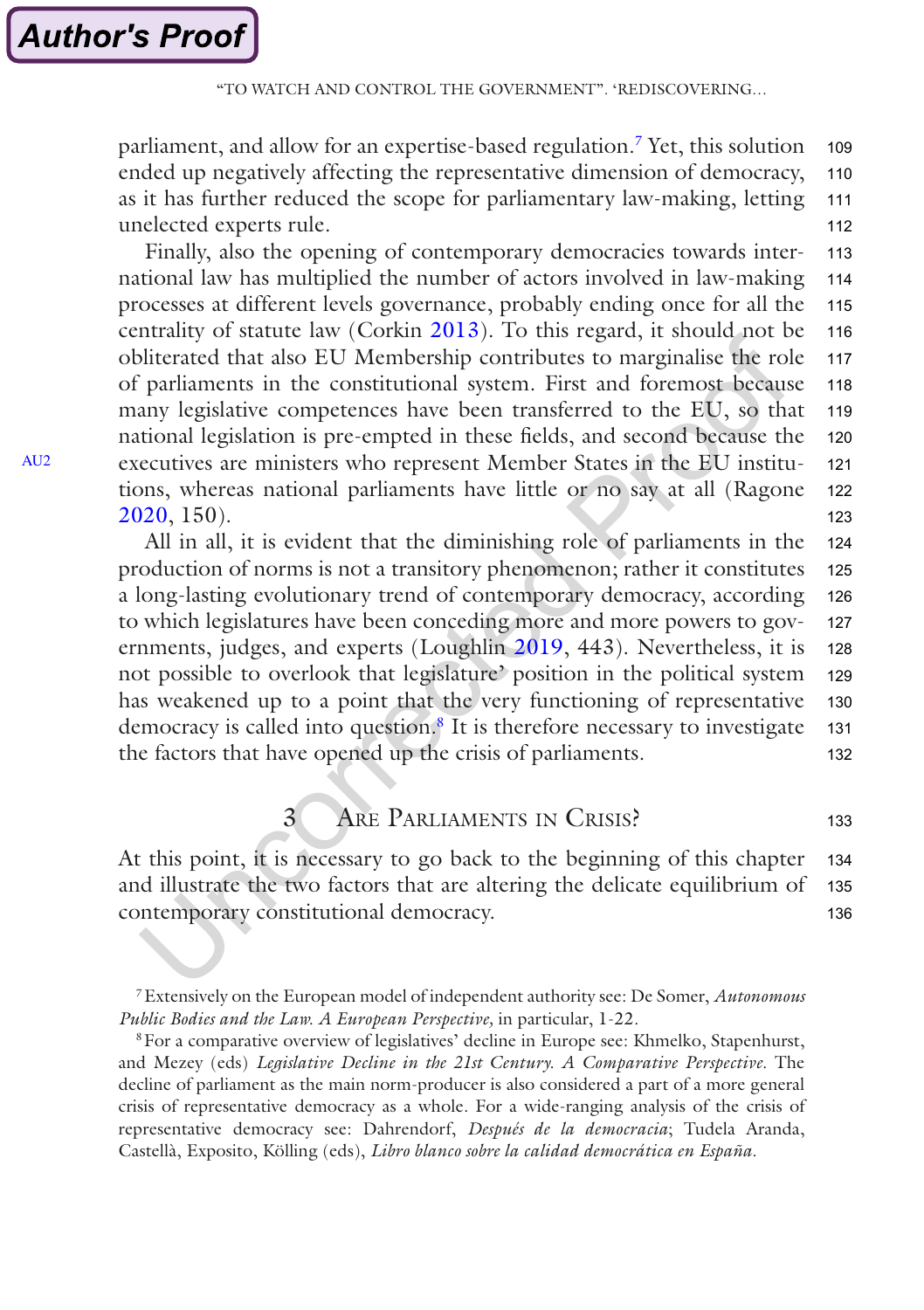**Author's Proof** 

First, the relegation of parliaments to a subordinate position to executives aggrandising well beyond the boundaries fixed by the constitution. A common feature of all European democracies—emerged in all its evidence during the pandemic (Ginsburg and Versteeg [2020](#page-19-0), 4-5)—is indeed the executive dominance within national legal systems (Loughlin [2019,](#page-20-0) 435). The increased technical complexity of societal problems and the necessity of providing rapid answers to societal issues arising ever more rapidly appear to have rendered statute law radically unfit as an instrument to regulate public life. As a matter of fact, since at least 9/11, Europeans have been living in what has been called a permanent state of emergency (Agamben [2003,](#page-18-0) 12-13), characterised by a reduction of parliamentary activity to a mere endorsement of governments' actions to deal with collective threats; first terrorism, then the economic crisis, and now the pandemic. 137 138 139 140 141 142 143 144 145 146 147 148 149 150

This phenomenon has manifested itself with particular evidence in Italy and Spain where, in the last two decades—and especially after the economic crisis of 2010 (Longo [2017;](#page-20-0) De La Iglesia Chamarro [2013](#page-19-0))—the governments have abused of their power to adopt law decrees,<sup>9</sup> frequently in the absence of a concrete urgency, creating a situation of an apparently 'endless emergency' (Simoncini [2006](#page-20-0); Agamben [2003\)](#page-18-0). Looking at the bigger picture, however, also this tendency is part of a global trend, according to which decision-making powers are transferred to executives (Curtin [2014,](#page-19-0) 3). Nevertheless, this transferral blurs electoral accountability and democratic control, opening up a creep that threatens to hollow out the parliament of any meaningful power (Mair [2013](#page-20-0)). 151 152 153 154 155 156 157 158 159 160 161

Second, in this already troublesome setting, during the last decade populism made its appearance on the scene as a major factor of disruption in European democracies.<sup>10</sup> In its most commonly accepted notion, populism is an ideology that considers society to be ultimately separated into two homogeneous and antagonistic groups, 'the pure people' and 'the corrupt elite' (Mudde [2004](#page-20-0), 543). The supposed aim of populist movement is to enhance the representativeness of the constitutional system as a whole and reaffirm the centrality of popular will, which they claim to 162 163 164 165 166 167 168 169

<sup>9</sup>For Italy see amongst many: Piergigli, *Le Regole della produzione normativa*; For Spain: Carmona Contreras, *Articulo 86*, 1277-1287.

<sup>10</sup>For a critical comparative overview of the impact of populism see: C. Mudde C. and C. Rovira Kaltwasser C. (eds), *Populism in Europe and the America. Threat or Corrective for Democracy?*, (Cambridge, CUP, 2012)*.*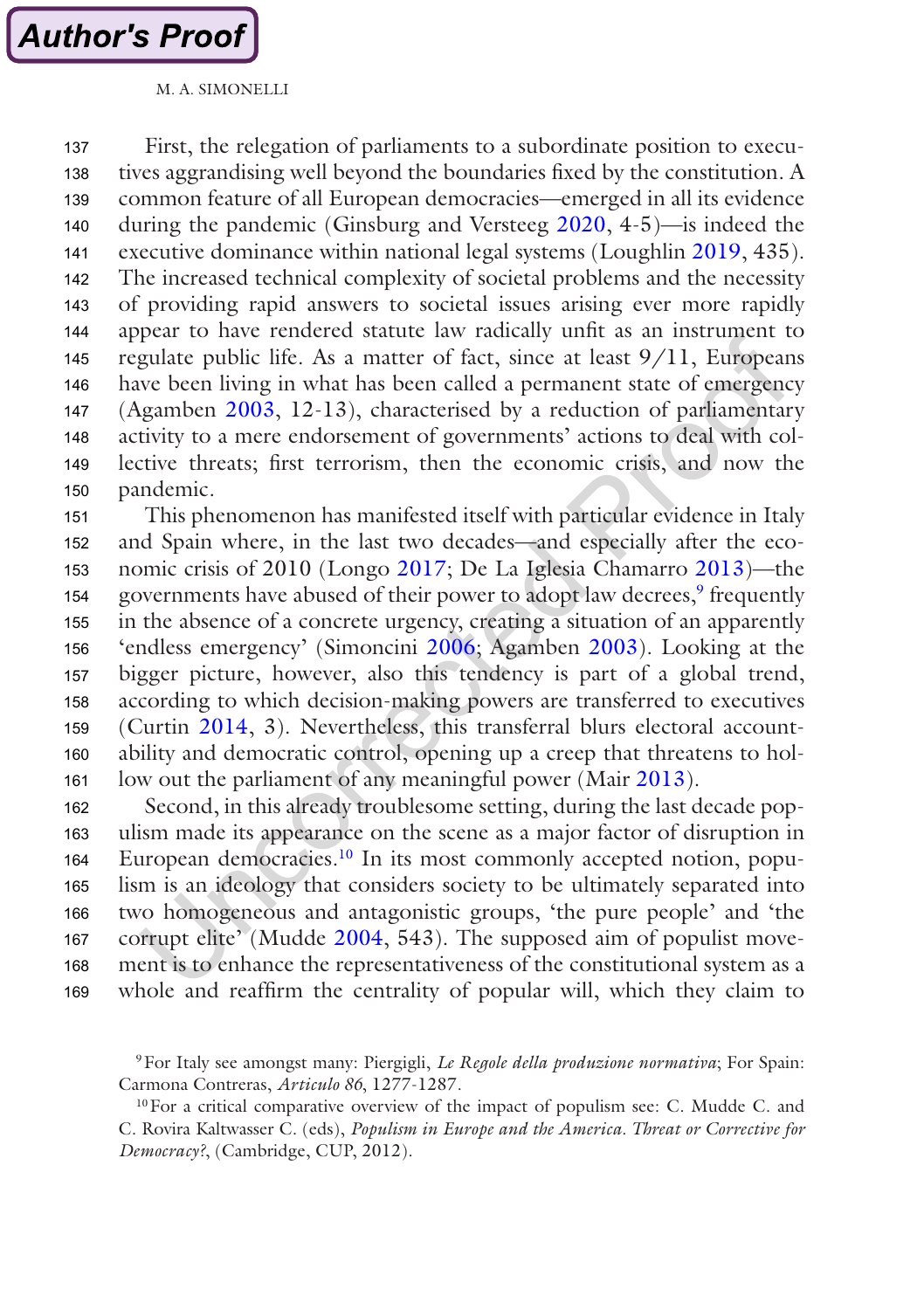embody (Castellà [2020,](#page-18-0) 4). Therefore, the natural target of populist parties are counter-majoritarian institutions, above all judges. Conversely, once on power populists usually claim that the parliament is the sole legitimate authority to be obeyed in a democracy, an authority which is conceived fundamentally as free from any legal constraint. 170 171 172 173 174

Hence, at least from a theoretical point of view, one should expect the strengthening of the parliament's position once a populist majority reaches the power, and many authors have actually tried to consider populism as a corrective for representative democracy (Mudde and Cristóbal [2012](#page-20-0)). Against the above-mentioned tendency, according to which parliaments have been conceding more and more powers to unelected bodies, populism could indeed function as a corrector, by reaffirming the principle of representation and thus the centrality of the parliament. 175 176 177 178 179 180 181 182

At a closer analysis, however, things are not all like this. $^{11}$  In its quest for a direct relationship with the 'true people', populist parties disregard any form of intermediation between the leader and the people, above all parliaments. This implies that, at least in the first phase, $12$  populist parties tend to advocate for an extensive use of referenda and other instruments of direct democracy, thus contributing to the marginalisation of parliaments in decision-making processes. Also, thanks to the opportunities offered by social media, the populist leader can communicate directly with his/her people, making parliaments superfluous as a forum for debate.<sup>13</sup> Empirical evidences indeed suggest that all forms of populism have in common a reluctancy to accept any constraint on executive actions, thereby including those imposed by the legislature (Mudde [2007](#page-20-0)). 183 184 185 186 187 188 189 190 191 192 193 194

<sup>11</sup>It has also been suggested that the emergence of populist parties may function as a corrective to democracy, but when those parties reach the power, they become a threat. See: Ruth, "Populism and the Erosion of Horizontal Accountability in Latin America," 358.

 $12$ As Isaiah Berlin has observed, after a first phase in which the people are continuously interrogated with referenda about his will, a second phase follows in which the populist leader affirms to know the will of his people without the need of consulting him. See: Berlin, *To define populism*, 143.

<sup>13</sup> It is interesting to note that already in 1935 Walter Benjamin saw this trend coming: '[s]ince the innovations of camera and recording equipment make it possible for the orator to become audible and visible to an unlimited number of persons, the presentation of the man of politics before camera and recording equipment becomes paramount. Parliaments, as much as theaters, are deserted'. See: Benjamin, *The Work of Art in the Age of Mechanical Reproduction,* 23-24. Available at: [https://web.mit.edu/allanmc/www/benjamin.pdf.](https://web.mit.edu/allanmc/www/benjamin.pdf)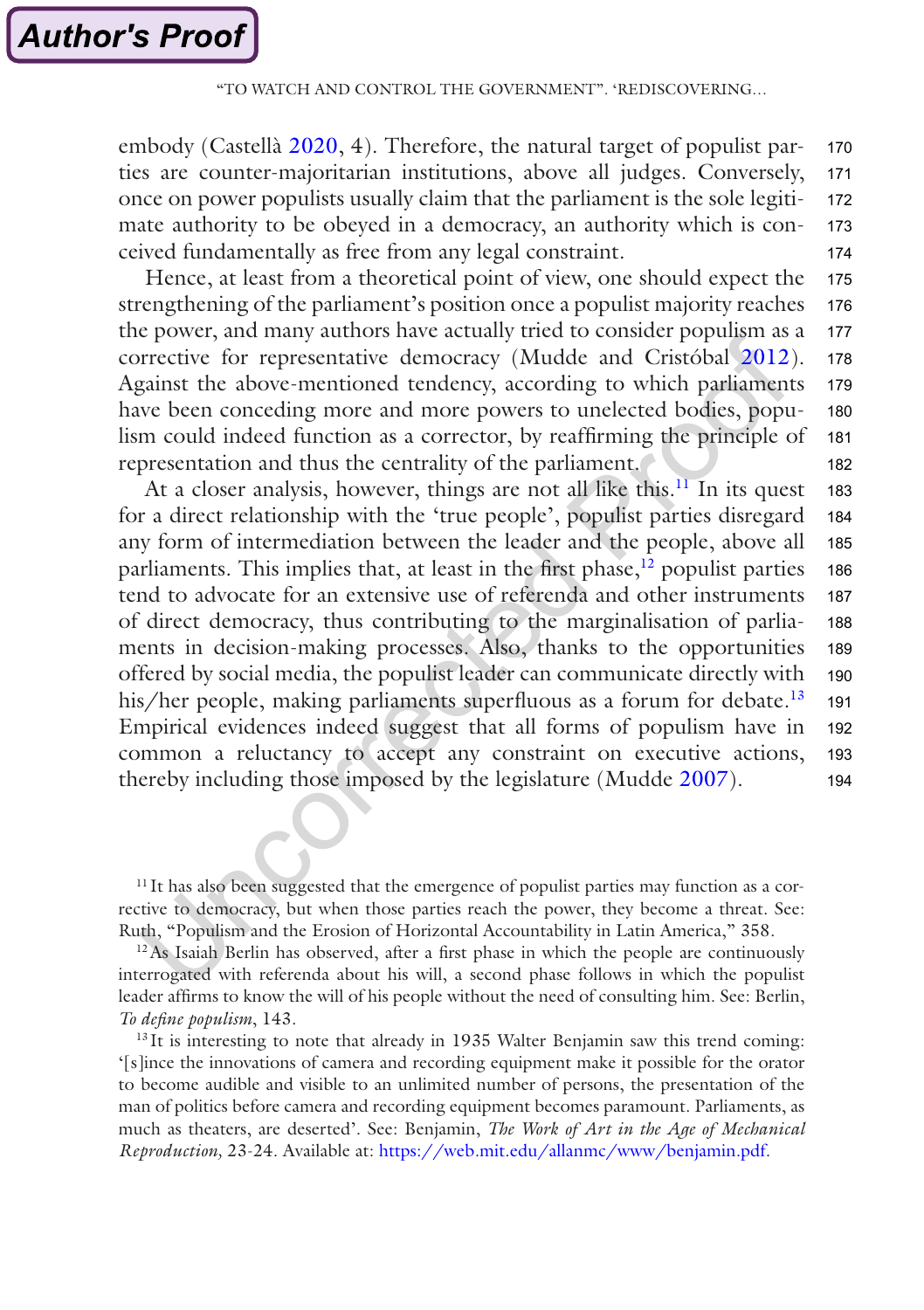**Author's Proof** 

In practice, this attitude has been translated into legal reforms aimed either at downsizing parliaments, like it happened in Italy, $14$  where the populist Five Star Movement pushed a constitutional reform that reduced the number of MPs by one-third, $15$  or at placing the parliament under the governmental supervision, thus completely reversing the normal relationship between the legislative and the executive in a parliamentary system.<sup>16</sup> All in all, in the populist perspective, the parliament is an unnecessary intermediary institution, which represents and defends only the interests of the elites, and populism, rather than as a corrective for representative democracy, is a major factor of its crisis. 195 196 197 198 199 200 201 202 203 204

Against this backdrop, parliaments find themselves stripped away of substantial law-making powers and helpless *vis-à-vis* ever-stronger executives. Yet, if contemporary democracy is built upon the assumption that parliaments, as the primary vehicle of electoral representation, must have a leading role in the constitutional system (Issacharoff [2018,](#page-20-0) 450), the removal of parliaments from the centre of the political system is not sustainable in the long run. It is thus mandatory to reflect upon possible alternatives through which parliaments can inject democratic legitimacy into the political system. 205 206 207 208 209 210 211 212 213

Being precluded, for the reasons above stated, the path of re-legitimising the political system through outputs, that is legislation, the most promising alternative seems to focus on one of the traditional function of parliaments, that is the oversight of government's actions.<sup>17</sup> 214 215 216 217

<sup>14</sup> Similar proposals have been presented both in France and in Spain. In the political programme of the right-wing populist *Rassemblement National*, the downsizing of both the lower and upper houses of the French parliament is one of the 144 commitments that Marine Le Pen assumed for the 2022 presidential elections. See: [https://rassemblementnational.fr/](https://rassemblementnational.fr/pdf/144-engagements.pdf) [pdf/144-engagements.pdf](https://rassemblementnational.fr/pdf/144-engagements.pdf). In Spain, the right-wing populist party Vox together with the Popular Party has agreed to cut down the size of the Madrid Autonomous Community parliament, where they support a coalition government. See: [https://www.rtve.es/noti](https://www.rtve.es/noticias/20210609/pp-vox-acuerdan-reducir-101-diputados-asamblea-madrid/2101081.shtml)[cias/20210609/pp-vox-acuerdan-reducir-101-diputados-asamblea-madrid/2101081.shtml](https://www.rtve.es/noticias/20210609/pp-vox-acuerdan-reducir-101-diputados-asamblea-madrid/2101081.shtml).

<sup>15</sup>The lower house size was reduced from 630 to 400 members, whilst the upper house from 315 to 200. On the significance of this reform for the role of the Italian Parliament see: Di Majo, *Riduzione del numero di parlamentari e centralità del parlamento*, 40-77.

<sup>16</sup>The most prominent example is Hungary, where for instance the executive has a veto power over the approval by the parliament of budgetary law. More in details about the reforms implemented by the Orban's government concerning the role of parliament see: Szente, "How Populism Destroys Political Representation," 1609-1618.

 $17$  In the same sense, in an official document of the Inter-Parliamentary Union—an international organisation comprising 189 national parliaments—parliamentary oversight is defined as "a key marker of parliament's relevance in the 21st century". See: Inter-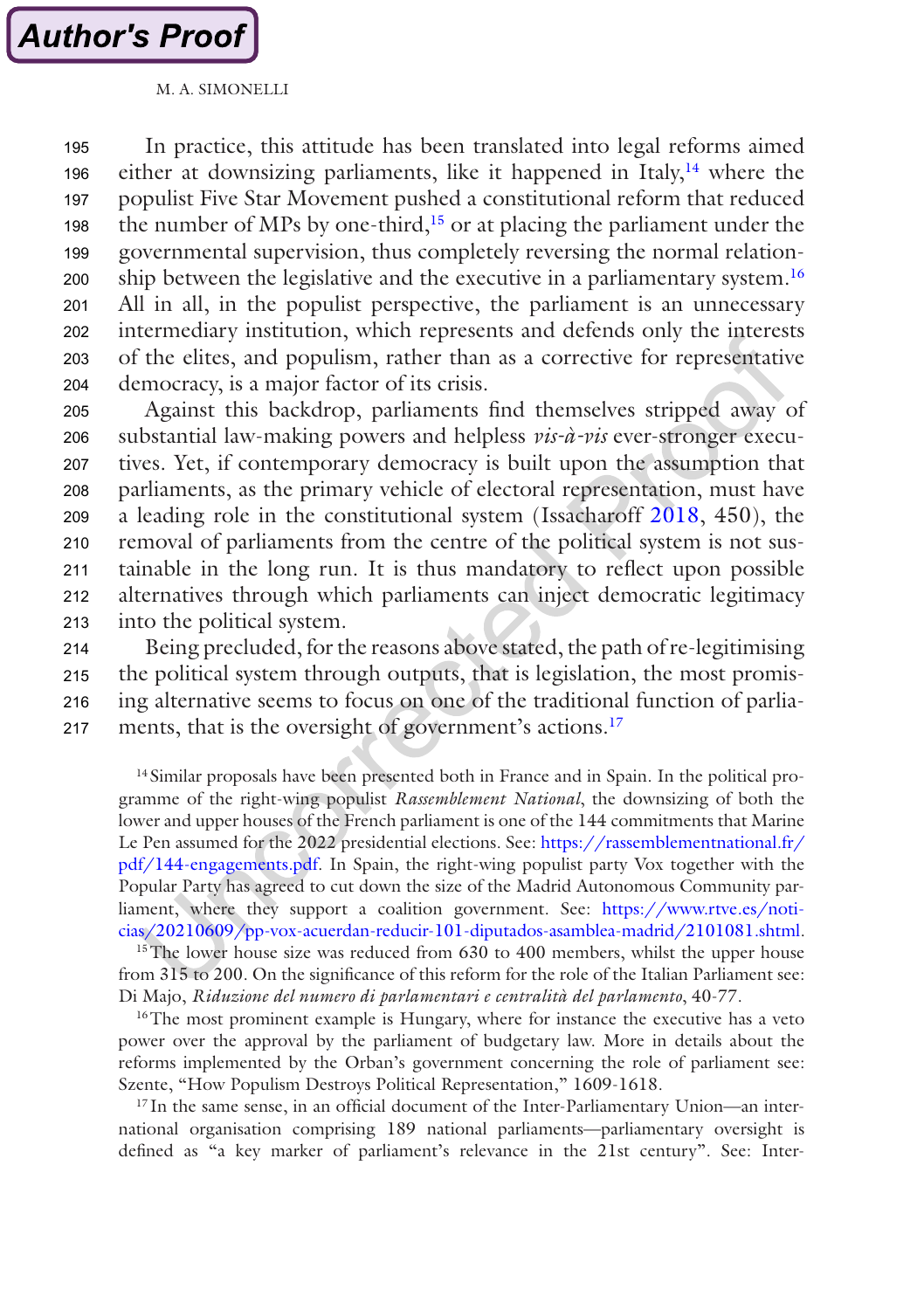Parliamentary oversight is intended here as a multipurpose function embracing both the limiting and the sharing of executive powers (Griglio [2020](#page-19-0), 69), which guarantees that the government's decisions are provided with the necessary democratic legitimacy.<sup>18</sup> In this sense, parliamentary oversight has a twofold purpose: on the one hand it safeguards the principle of representation, and on the other it serves to trigger executive's accountability (Avril 2009, 6). Its scope includes not only the review and monitoring of executive's actions, but also acts adopted by the parliaments aimed at orientating the actions of the executive, in particular as regards the implementation of policies, legislation, and budget. 218 219 220 221 222 223 224 225 226 227

The necessary counterpart of the parliamentary oversight power is the executive's accountability towards the legislature, $19$  which can be ensured by various means. There are formal mechanisms—interpellations, questions, motions of confidence—and informal ones, for example the screening by political parties of potential cabinet members (Strøm et al. [2006,](#page-21-0) 70); soft mechanisms, like reporting duties towards the parliament, or hard ones, above all the possibility to force one minister, or the whole government, to resign.20 Also, since the transparency and the openness of the decision-making procedures are fundamental conditions to enhance public trust in decision-making procedures, also fact-finding missions and *ad hoc* inquiry committees can be considered as *ex ante* accountability instruments. Lastly, there are those parliamentary acts—like resolutions, recommendations, the institution of non-permanent committees for the elaboration of legislative proposals—aiming at orientating executive's 228 229 230 231 232 233 234 235 236 237 238 239 240 241

Parliamentary Union and United Nations Development Programme, *Global Parliamentary Report 2017: Parliament's Power to Hold Government to Account: Realities and Perspectives on* Oversight, 11. Available at: [https://www.ipu.org/resources/publications/](https://www.ipu.org/resources/publications/reports/2017-10/global-parliamentary-report-2017-parliamentary-oversight-parliaments-power-hold-government-account) [reports/2017-10/global-parliamentary-report-2017-parliamentary-oversight-parliaments](https://www.ipu.org/resources/publications/reports/2017-10/global-parliamentary-report-2017-parliamentary-oversight-parliaments-power-hold-government-account)[power-hold-government-account](https://www.ipu.org/resources/publications/reports/2017-10/global-parliamentary-report-2017-parliamentary-oversight-parliaments-power-hold-government-account) last accessed 30 September 2021.

<sup>18</sup> In political scholarship this form of legitimisation is known as 'throughput legitimacy', a concept that has been employed especially with reference to multilevel governance as an alternative way to elections to provide the legal system with the necessary legitimacy. See: Schmidt and Wood, *Conceptualizing throughput legitimacy*, 727-740.

<sup>19</sup> Actually, the least common denominator of all parliamentary democracies is that the executive is accountable to the parliament and can be voted out of office by the latter. See: Strøm, Müller, and Bergman (eds.), *Delegation and Accountability in Parliamentary Democracies*, 12-13.

<sup>20</sup>For a more detailed categorisation of the various types of accountability mechanisms see: Griglio, *Parliamentary oversight under the Covid-19 emergency*, 62-65.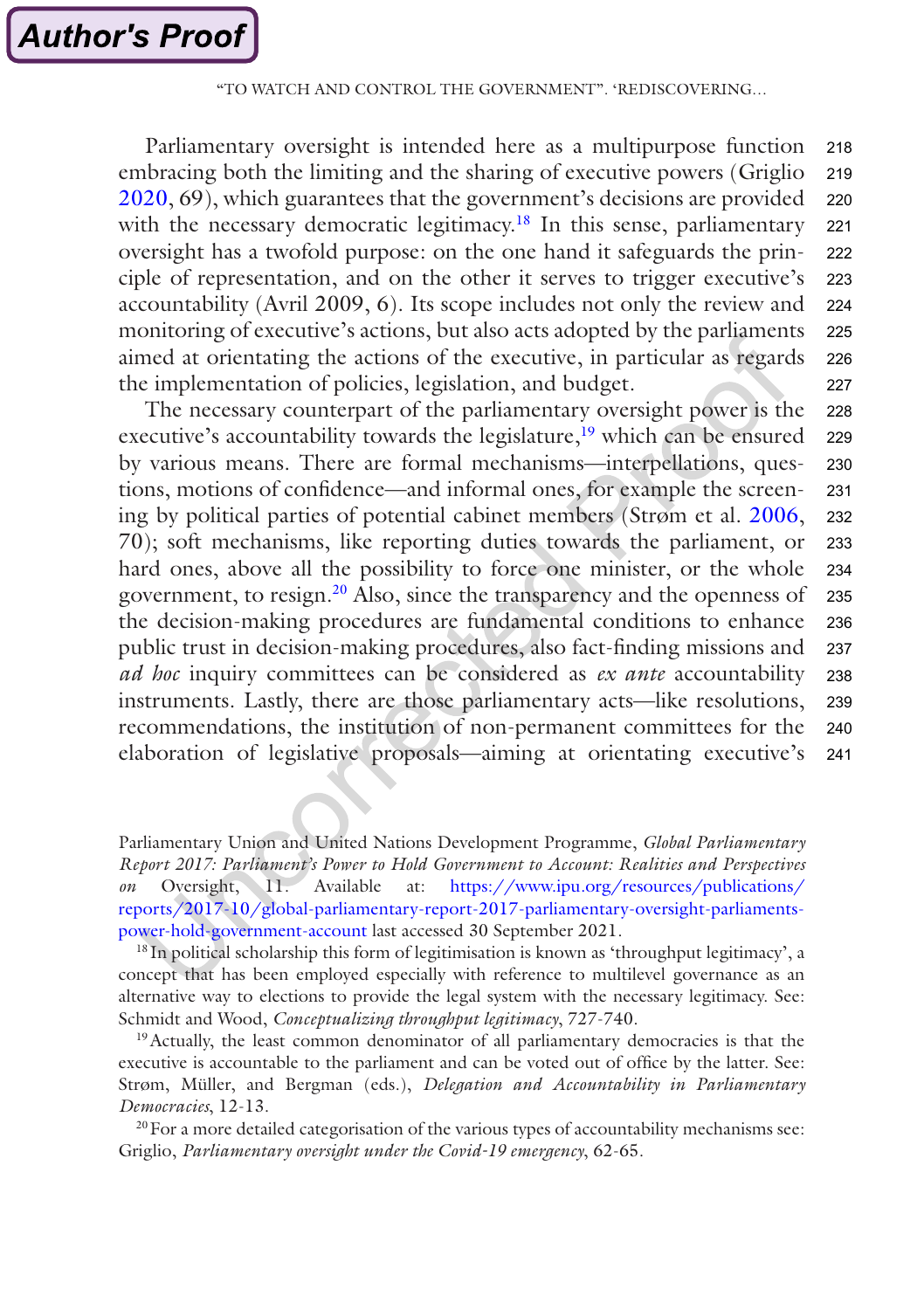<span id="page-10-0"></span>policies.21 Albeit those acts are outside the framework of accountability instruments, they can facilitate parliamentary oversight by providing a clear backdrop against which evaluating the government's actions whilst allowing the parliament to directly influence executive's norm-making. [AU3](#page-22-0) 242 243 244 245

From this standpoint, strengthening the oversight powers of parliaments appears particularly promising to face the challenges posed by populism and ever-more dominant executives. On the one hand, in fact, by ensuring the accountability, transparency, and openness of executive's actions, parliaments provide decision-making procedures with a direct source democratic legitimacy that enhances the representativeness of the legal systems, thus filling in the legitimacy gap that populism supposedly aims to correct. On the other, expanding the accountability toolkit of parliaments means putting more constraints on government's actions whilst obliging it to share its power with the parliament. 246 247 248 249 250 251 252 253 254 255

Having clarified that populism and executive's aggrandisement are the real challenges for the equilibrium of constitutional democracy and identified the strengthening of parliamentary oversight as a possible answer to these threats, $22$  the next step is to illustrate the solutions adopted by national parliaments for holding the executive to account during the COVID-19 emergency. 256 257 258 259 260 261

4 Parliaments During the Pandemic. The Italian and Spanish Cases 262 263

The health, social, and economic crises provoked by the COVID-19 constituted also an unprecedented challenge for parliaments and more in general for constitutional democracy (Murphy [2020,](#page-20-0) 13-14). During the pandemic, the scope for legislative interventions was extremely narrow, as the rapid evolution of the disease required a real-time decision-making radically incompatible with the unavoidable delays and uncertainties of a legislative procedure.<sup>23</sup> Besides, the health situation affected significantly 264 265 266 267 268 269 270

<sup>21</sup>Those kinds of acts are known in the Italian constitutional tradition as "atti di indirizzo" and constitute an exercise of the corresponding parliamentary function—the '*funzione di indirizzo*'. Extensively see: Cheli, *Atto politico e funzione di indirizzo politico*,

<sup>22</sup> Many studies have already evidenced that parliaments have played a decisive role in constraining and checking the executives' actions during the pandemic. See in particular: Ginsburg and Versteeg, *The Bound Executive*, 39-46.

23Actually, from an institutional point of view one of the most visible effect of the pandemic has been the predominance of executives as law-makers. On this point see also: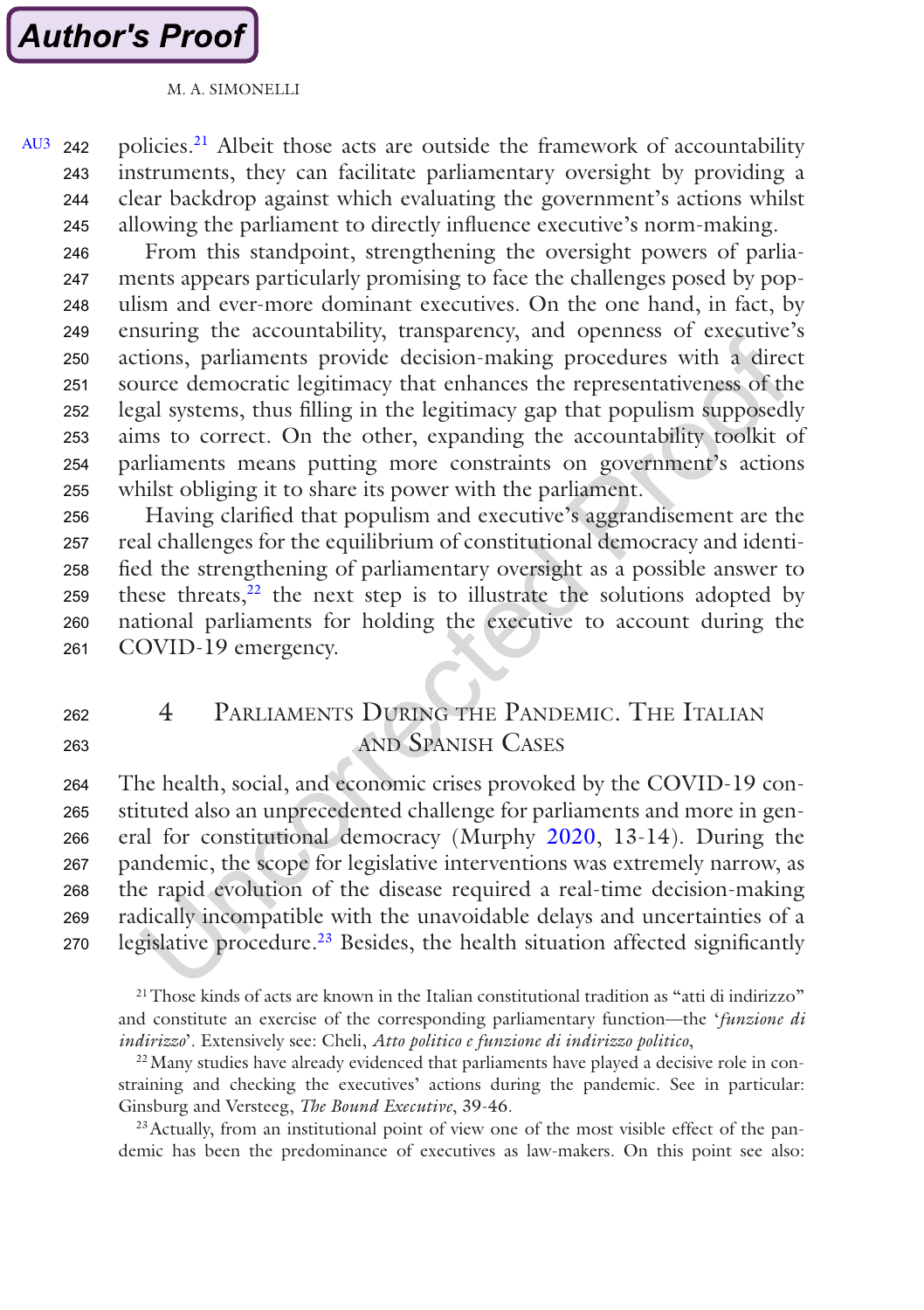the normal functioning of parliaments, with plenary sessions reduced to a minimum.24 Unsurprisingly, the pandemic also represented an opportunity for populist rulers to tighten their grip on power, by further loosening constraints coming from the parliament and the judiciary (Fourmont and Ridard  $2020$ , 1).<sup>25</sup> All in all, the exceptional powers exercised by executives and the heavy restrictions on fundamental rights imposed by emergency measures made the necessity for a close parliamentary oversight over executive's actions all the more compelling. Indeed, as the Venice Commission emphasised, "[l]egislative control over the acts and actions of emergency rule authorities and special procedures for such control are important for the realisation of the rule of law and democracy".26 271 272 273 274 275 276 277 278 279 280 281

Parliaments actually resorted with much more frequency than in normal times to oversight instruments, and given the circumstances, they had to be creative as to the arrangement concretely put in place to ensure the government's accountability. Hence, assessing the activity of European national parliaments during the COVID-19 can help to identify new practices and procedures which may guarantee the smooth functioning of constitutional democracy well after the emergency is ended. As anticipated in the introduction, the scope of the analysis is limited to two case studies, Italy and Spain.27 282 283 284 285 286 287 288 289 290

The Italian constitutional system was not prepared to the challenge posed by the COVID-19 pandemic. The Italian Constitution indeed does not contain any provision regulating exceptional states, $28$  and ordinary 291 292 293

#### Ginsburg and Versteeg, *The Bound Executive*, 747.

<sup>24</sup>The Venice Commission Observatory on emergency situations prepared a comparative report on how the activity of national parliaments were affected during the s.c. first wave. It results that albeit only a minority of parliaments suspended their activities, many convened only when provided for the constitution, in most of the cases for the validation of law decrees. The report is available at: [https://www.venice.coe.int/files/EmergencyPowersObservatory//](https://www.venice.coe.int/files/EmergencyPowersObservatory//T13-E.htm) [T13-E.htm.](https://www.venice.coe.int/files/EmergencyPowersObservatory//T13-E.htm)

25Fourmont and Ridard, *Parliamentary oversight in the health crisis*, 1.

26CDL-PI(2020)005rev, *Respect for democracy, human rights and the rule of law during states of emergency—Reflections*, paras 79-80. Available at: [https://www.venice.coe.int/web](https://www.venice.coe.int/webforms/documents/?pdf=CDL-PI(2020)005rev-e)[forms/documents/?pdf=CDL-PI\(2020\)005rev-e](https://www.venice.coe.int/webforms/documents/?pdf=CDL-PI(2020)005rev-e) last accessed 30 September 2021.

 $^{27}$  In addition to the reasons exposed along the text (see: above, fn 26) the choice of the Italian and Spanish cases is due to the fact that they are the only two Western democracies with a populist party in the ruling majority.

28The only provision which foresees the possibility for the government to wield *extraordinem* powers is Article 78, which only affirms that the parliament declares the war and confer to the government all the necessary powers. In any case, the applicability of this provi-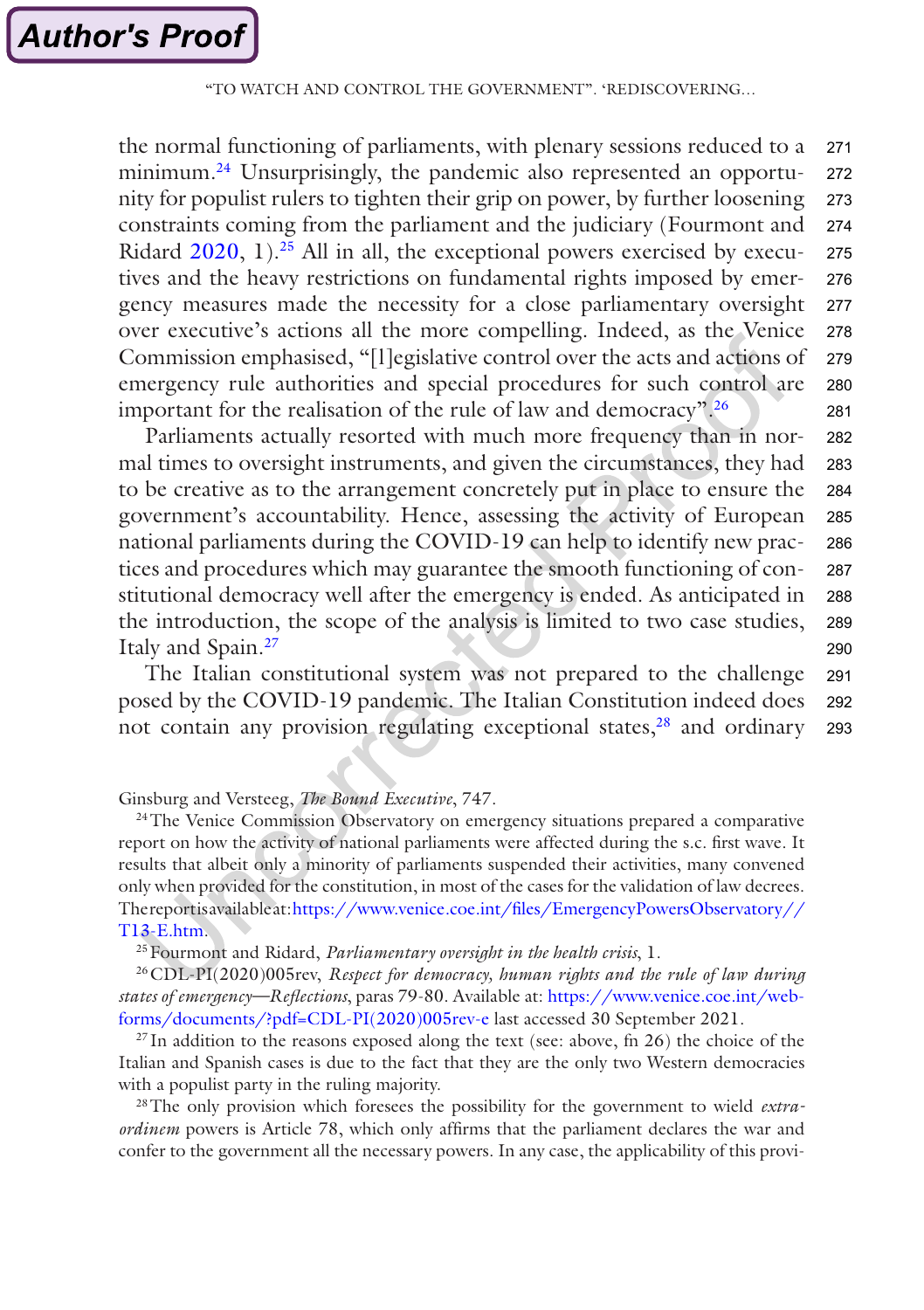legislation related to crisis management did not confer any extraordinary powers on the government.29 Also, Italy has been the first European country to be hit by the virus. It is therefore unsurprising that, especially during the first phase of the emergency—from February to April 2020—the government reaction has been to 'flood' the legal order with law decrees and secondary acts (Massa-Pinto [2020\)](#page-20-0), with the Italian Parliament that essentially gave a blank cheque to the government (Clementi [2020,](#page-19-0) 44). 294 295 296 297 298 299 300

A turning point in the parliament-executive relationship during the pandemic has been the validation process of the Law Decree 19/2020. During the debate, the MPs decided to step into the management of the crisis and approved various amendments aimed at enhancing the oversight power of the assembly. In particular, the original text provided that Decrees of the President of the Council of Ministers (*Decreti del Presidente del Consiglio dei ministri*, most often abbreviated 'DPCM') would be sent to parliament within the day following their publication in the Official Journal. During validation, an amendment reversed the order, strengthening the role of parliament. In its current version, the law obliges the government to illustrate in advance to the parliament the content of the measures to be adopted and to take into account the parliament's position. Besides the President of the Council, or a minister delegated by it, also has to appear every two weeks before the parliament to report about the implementation of these measures.<sup>30</sup> The combined effect of these two amendments allowed the parliament to influence the content of the DPCMs and to follow closely their implementation, as the President of the Council appeared regularly before both chambers to inform them. 301 302 303 304 305 306 307 308 309 310 311 312 313 314 315 316 317 318

The parliament also managed to guarantee itself a role in the decisions relative to the extension of the state of emergency, which according to Article 24 of Legislative Decree 2/2018 are taken by a decision of the 319 320 321

sion was not considered as the provision refers only to war *stricto sensu*. On the point see: Lupo, "L'attività parlamentare in tempi di coronavirus," 139-140.

<sup>29</sup>The most relevant provisions in the ambit of crisis management are the Code of the Civil Protection (Legislative Decree  $2/2018$ ), on the basis of which the state of emergency was declared by the Italian government on 31 January 2020 and Law 833/1978 establishing the national health service. Extensively on the law of the emergency in the Italian legal order: Tresca, "Le fonti dell'emergenza L'immunità dell'ordinamento al Covid-19", 200-214.

<sup>30</sup>Only where this is not possible for reasons of urgency related to the nature of the measures to be adopted, the government shall provide for information after the adoption of the measure (Article 2, paragraph 1). Such circumstance only occurred twice. See: Lippolis*, Il rapporto parlamento-governo nel tempo della pandemia*, 270.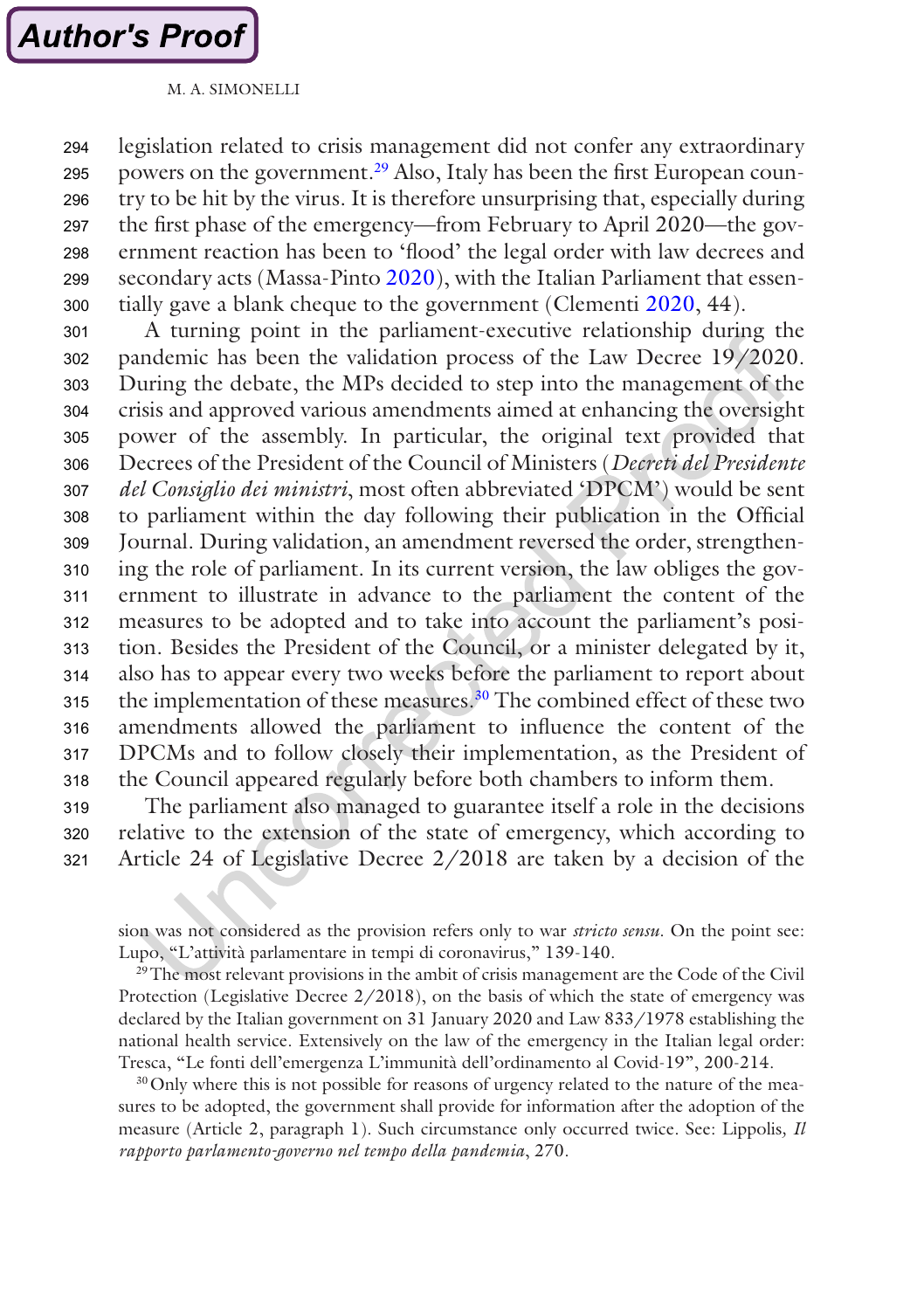Council of Ministers without consulting the parliament. On 28 and 29 July 2020, the President of the Council announced to the Chamber of Deputies and the Senate the government's intention to extend the state of emergency. In the debates, two identical majority resolutions were approved, committing the government to setting 15 October as the deadline for the extension. The executive, which initially intended to fix the deadline on 31 December, complied with the parliament's recommendation. The same procedure was followed for the second and third extensions of the state of emergency, to 30 April and 31 July respectively. With the majority resolutions approved by both chambers, the parliament committed the government to extend the state of the emergency to the deadline indicated in the resolution. The fourth and last extension, until 31 December 2021, was instead contained in a Law Decree (105/2020),<sup>31</sup> thus placing parliamentary oversight *ex post facto*. In any case, what is relevant to note is that a procedure that was at the outset carried out exclusively within the executive has been to some extent 'parliamentarised'.<sup>32</sup> It is also noteworthy that the Chamber of Deputies never suspended its weekly sessions dedicated to MPs' questions, the s.c. question time, and to urgent interpellation addressed to government members (Griglio [2020](#page-19-0), 60). 322 323 324 325 326 327 328 329 330 331 332 333 334 335 336 337 338 339 340 341

Contrary to the Italian Constitution, the Spanish one does regulate exceptional states. Further, Organic Law 4/1981 provides a detailed discipline of the governmental powers during an exceptional state.33 Yet, in Spain the crisis management has hardly been less controversial than in Italy, the main controversial issue being the choice of the exceptional state amongst the three listed in Article 116 of the Spanish Constitution.<sup>34</sup> According to Article 4 of Organic Law 4/1981, the state of alarm is declared by the government alone; however any extension shall be 342 343 344 345 346 347 348 349

<sup>32</sup>Thus aligning the procedure with the recommendations of the Venice Commission, which require parliamentary involvement, either *ex ante* or *ex post*, on the extensions of the emergency state. Most recently see: CDL-PI(2020)005rev, *Reflections*, paras 63-64.

33Organic Law 4/1981 of 1 June 1981 (*de los estados de alarma, excepción y sitio*).

34The government indeed opted for declaring a state of alarm ('*estado de alarma*'), which however does not allow for a suspension of fundamental rights. Many authors have criticised this decision, arguing that the government should have asked the parliament to declare a state of exception, which instead allow for the suspension of some fundamental rights. See: Aragón Reyes, *Editorial. Covid-19*, 1-5. This opinion has been substantially confirmed by the Spanish Constitutional Tribunal in its judgement on the constitutionality of the Royal Decree declaring the state of alarm. See: STC 148/2018 of 14 July 2021.

<sup>31</sup> See: Article 1, Law Decree 23 July 2021 n. 105.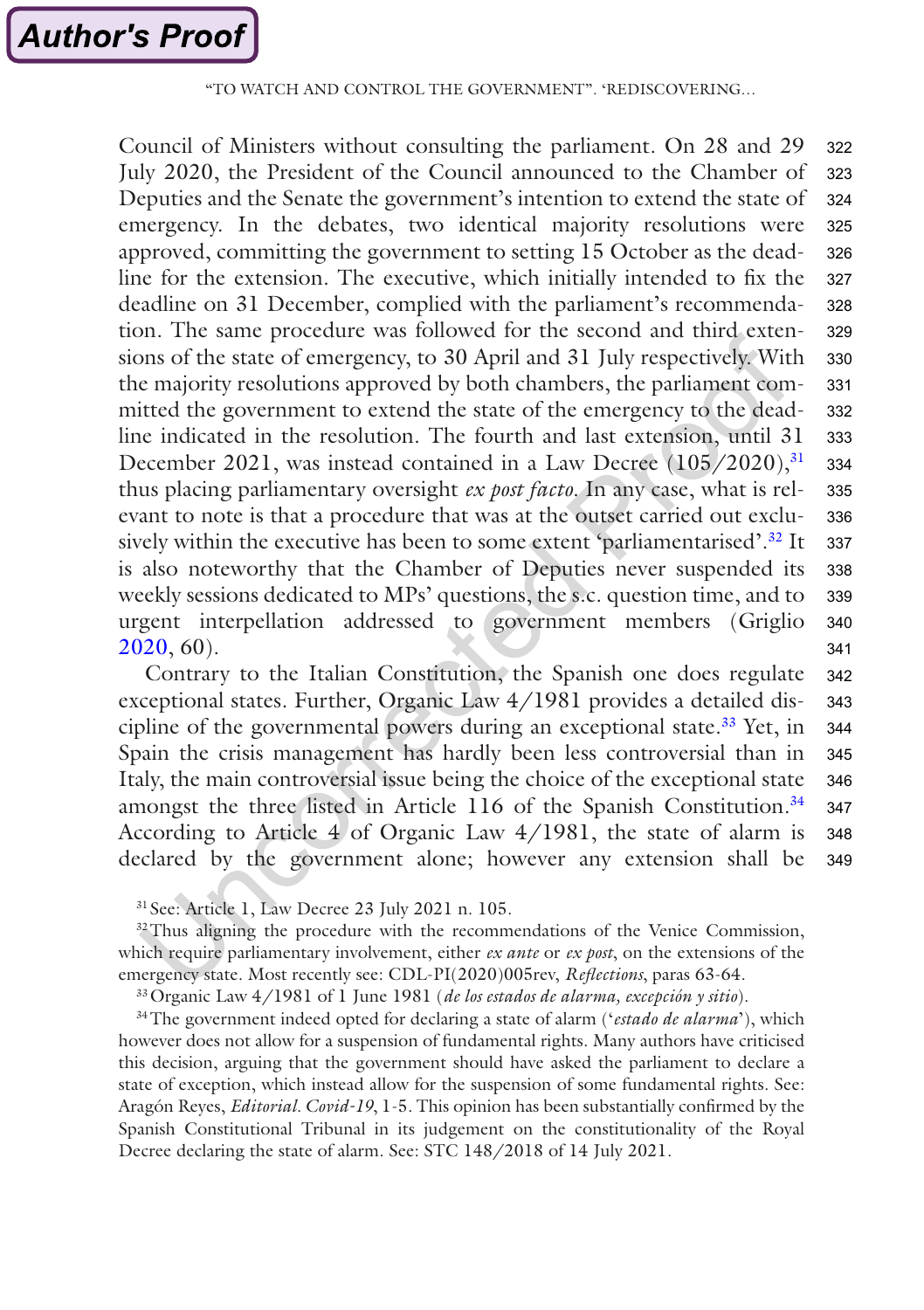#### M. A. SIMONELLI

authorised by the Chamber of Deputies, which shall also detail the conditions and the scope of governmental powers during the extension.<sup>35</sup> The state of alarm has been extended for a total of six times<sup>36</sup> and expired on 21 June 2021. 350 351 352 353

During the first phase of the emergency, the parliament remained essentially passive leaving up to the government to deal with the emergency: all new sessions were postponed, and most of parliamentary activity was suspended for two weeks. The plenary of the Chamber of Deputies was convened only for authorising the state of alarm, and once per week the Minister of Health appeared before the Health Committee of the Chamber of Deputies (Tudela Aranda [2020,](#page-21-0) 7). After this initial phase of inactivity, the parliament progressively increased its involvement in the crisis management. On 15 April 2020, for the first time, MPs were allowed to ask questions and interpellate government members during a plenary session (García de Enterría Ramos and Navarro Mejía [2020](#page-19-0), 264).37 The following 7 May, the Chamber of Deputies approved the creation of a nonpermanent committee to elaborate proposals for the social and economic reconstruction (*Comisión para la reconstrucción Social y Económica*).38 In the two months in which it has carried out its work, the committee has held twelve sessions, in which it has hosted more than twenty-five appearances of government's members and representatives of other public bodies.39 Its conclusions, which were endorsed by the plenary in two separate sessions on 22 and 29 July, contain the guidelines and objectives to be pursued in the aftermath of the crisis. 354 355 356 357 358 359 360 361 362 363 364 365 366 367 368 369 370 371 372 373

35Article 6, Organic Law 4/1981. Thus the predominant role of the Chamber of Deputies over the Senate is self-evident in the crisis management. On the point see: García-Escudero Márquez, *Actividad y funcionamento de las Cortes Generales durante el estado de alarma*, 20.

<sup>36</sup> For a chronological review of the various declarations and the measures adopted with each of them see: [https://www.lamoncloa.gob.es/covid-19/Paginas/estado-de](https://www.lamoncloa.gob.es/covid-19/Paginas/estado-de-alarma.aspx)[alarma.aspx](https://www.lamoncloa.gob.es/covid-19/Paginas/estado-de-alarma.aspx).

37Enterría Ramos and Navarro Mejía, *La actuación de las Cortes Generales durante el estado de alarma*, 264.

38Diario de Sesiones del Congreso de los Diputados, XIV Legislatura, n.72. The legal basis for the creation of this committee has been Article 53 of the Rules of Procedure of the Chamber of Deputies, which allows the plenary to create non-permanent committee without investigative powers.

<sup>39</sup>A brief overview of the composition, functioning and activities of the committee can be found at: [https://www.congreso.es/web/guest/notas-de-prensa?p\\_p\\_](https://www.congreso.es/web/guest/notas-de-prensa?p_p_id=notasprensa&p_p_lifecycle=0&p_p_state=normal&p_p_mode=view&_notasprensa_mvcPath=detalle&_notasprensa_notaId=37009) [id=notasprensaandp\\_p\\_lifecycle=0andp\\_p\\_state=normalandp\\_p\\_mode=viewand\\_notasp](https://www.congreso.es/web/guest/notas-de-prensa?p_p_id=notasprensa&p_p_lifecycle=0&p_p_state=normal&p_p_mode=view&_notasprensa_mvcPath=detalle&_notasprensa_notaId=37009)[rensa\\_mvcPath=detalleand\\_notasprensa\\_notaId=37009](https://www.congreso.es/web/guest/notas-de-prensa?p_p_id=notasprensa&p_p_lifecycle=0&p_p_state=normal&p_p_mode=view&_notasprensa_mvcPath=detalle&_notasprensa_notaId=37009) last accessed 30 September 2021.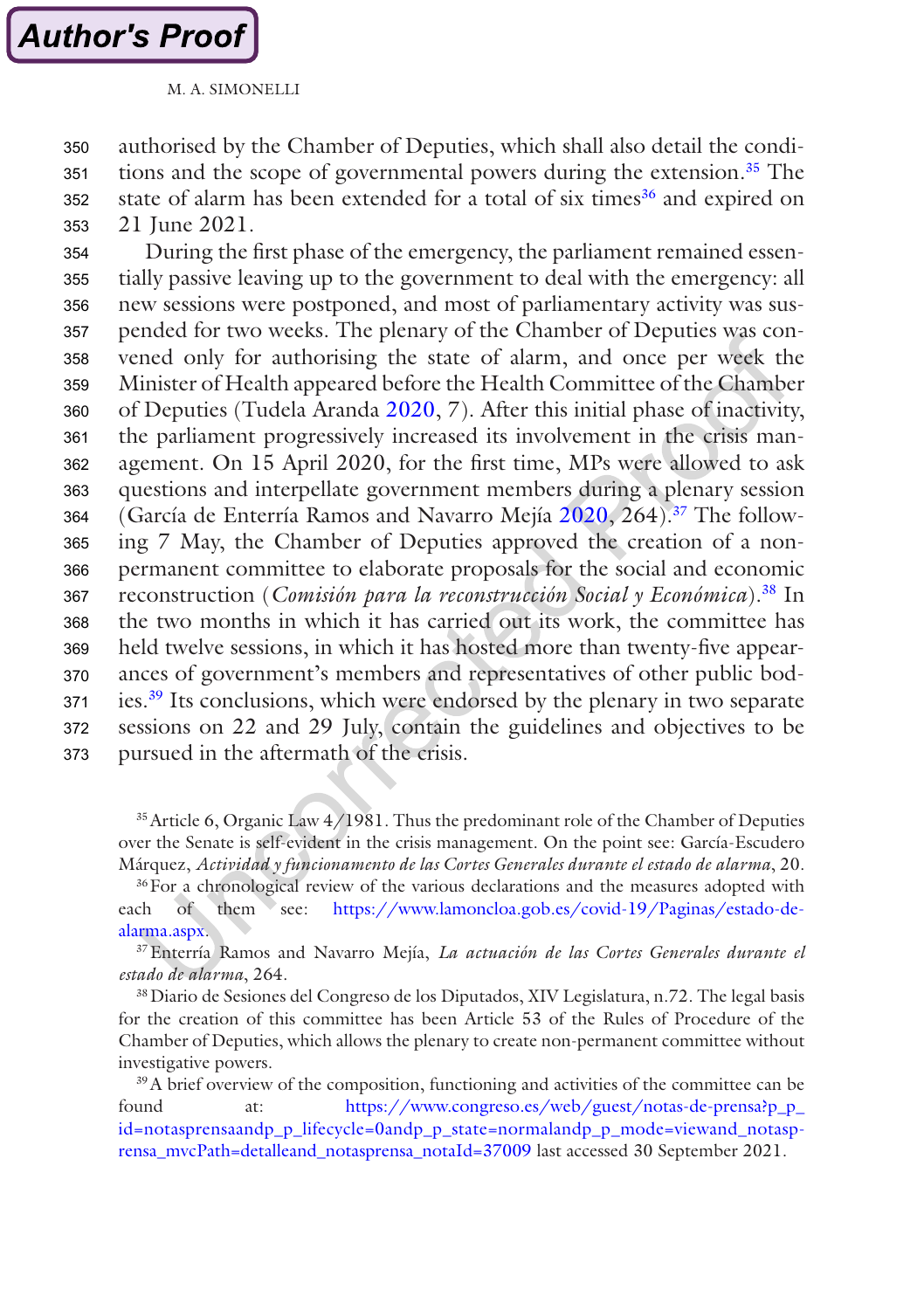"TO WATCH AND CONTROL THE GOVERNMENT". 'REDISCOVERING…

<span id="page-15-0"></span>On the following 29 October, the Chamber of Deputies authorised the extension of the state of alarm disposed by Royal Decree 926/2020 and introduced some amendments to the text proposed by the government.<sup>40</sup> In particular, Article 14 was amended to impose an obligation for the President of the Council to appear every two months before the Chamber of Deputies "to give an account of the data and actions of the Spanish Government in relation to the application of the state of alarm", whilst the original text only contained an obligation for the Minister of Health to appear once per week before the Health Committee of the Chamber of Deputies.<sup>41</sup> 374 375 376 377 378 379 380 381 382 383

In conclusion, this brief comparative overview has evidenced some analogies between the reactions of the two parliaments. First, both legislatures maintained in place the sessions dedicated to questions and interpellations to government's member and even introduced some new obligation for them to appear before the parliament to inform it on the decisions to be made in the context of the crisis. Second, both parliaments adopted innovative instruments to enhance their participation in the management of the crisis. Whether those instruments can represent long-term solution for reinstating the parliament at the core of constitutional democracy will be discussed in the conclusions. 384 385 386 387 388 389 390 391 392 393

5 Conclusions

394

Before illustrating which arrangements may help strengthening the parliaments against the challenges posed by populism and aggrandising executives, it is necessary to make a premise. In the exceptional context of the pandemic, parliamentary oversight has been essentially majority driven, with the opposition relegated to a subordinate role (Griglio [2020](#page-19-0), 68). This raises some concerns as to the effectiveness of the oversight, because too often the parliamentary majority is reluctant to trigger the executive's accountability (Duenas Castrillo [2020,](#page-19-0) 45). Yet, parliamentary oversight cannot be reduced to the ability of the parliament to scrutiny and sanction the government. Resolutions, motions, and non-legislative decisions of 395 396 397 398 399 400 401 402 403 404

<sup>41</sup>The original text only contained an obligation for the Minister of Health to appear once per week before the Health Committee of the Chamber of Deputies. See: Article 14, Royal Decree 926/2020, of 25 October, (*por el que se declara el estado de alarma para contener la propagación de infecciones causadas por el SARS-CoV-2*), BOE n. 282 of 25 October 2020.

<sup>40</sup>Chamber of Deputies, Resolution of 29 October 2020 (BOE n. 291 of 4 November 2020).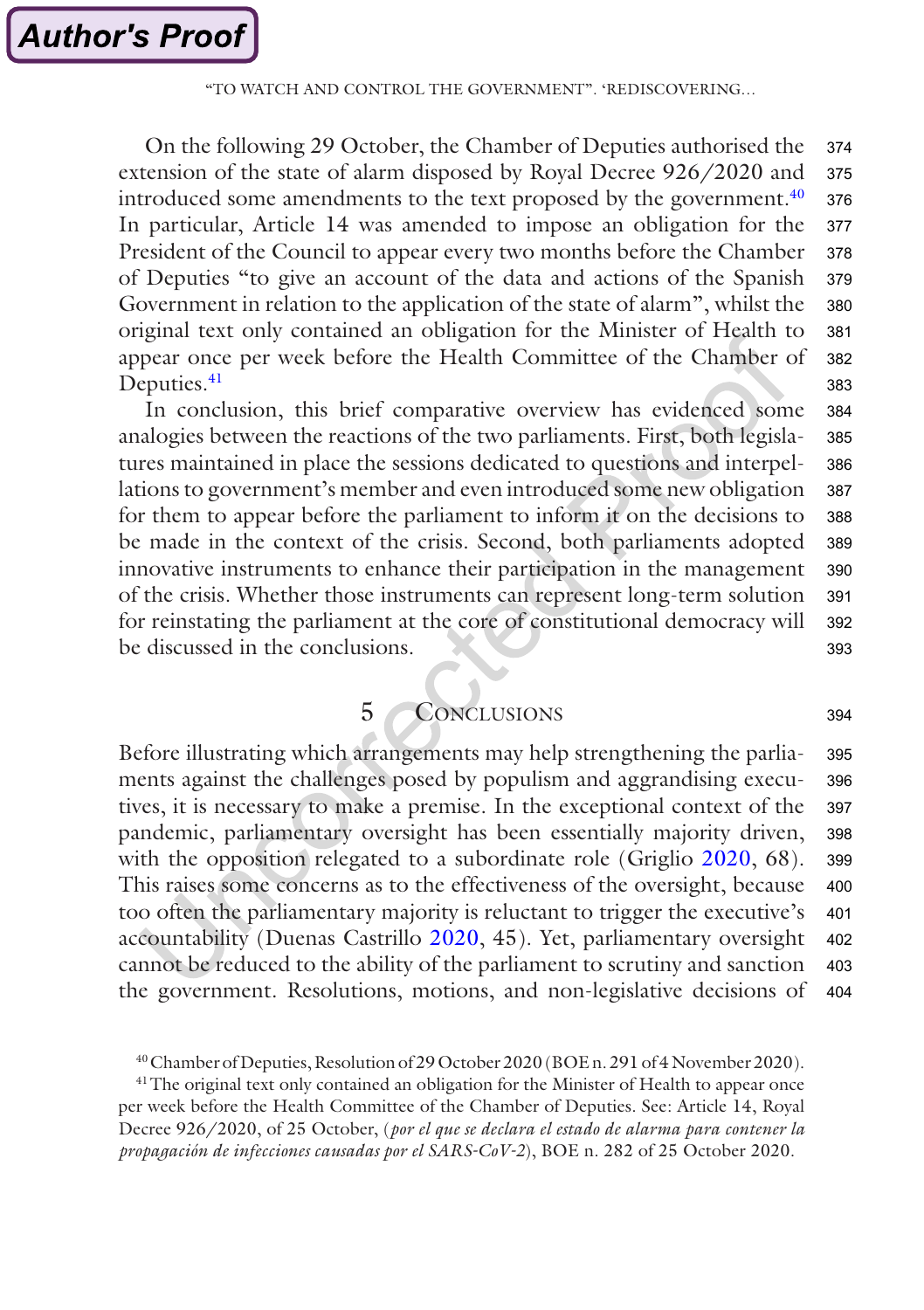the parliament also constitute a form of parliamentary oversight, as long as they politically commit the government to follow the indications of the legislature. From this standpoint, it is evident that only the majority is able to constraint the government. In any case, this concern is more nuanced concerning the Italian and Spanish cases, as the fragmentation of the government coalition makes the two governments more responsive to the instructions of the supporting parliamentary majority. With this *caveat* in mind, it is time to put forward the possible lessons that can be learnt from the two case studies. 405 406 407 408 409 410 411 412 413

Even though Italian scholars are divided on the evaluation of the parliament's behaviour during the pandemic,<sup>42</sup> it cannot be disputed that the Italian parliament managed to increase its involvement in crisis management by establishing new oversight practices. In particular, the possibility for the parliament to monitor the adoption and implementation by the government of acts having force of law. In Italy, concerning law decrees, parliamentary control only takes place at the moment of its validation. As regards legislative decrees, Article 14(4) of Law 400/88 only obliges the government to ask the position of the parliament when the duration of the delegation exceeds two years, $43$  but in parliamentary practice the government asks the opinion of the competent legislative committee on the scheme of the delegated act also for delegation of less than two years (Tarli Barbieri [2009](#page-21-0), 151). In Spain, notwithstanding Article 82(6) of the Constitution explicitly foresees the possibility of introducing in the delegating law 'additional forms of control' over the government's exercise of normative powers, the Spanish constitutional doctrine is wary about the possibility of introducing further parliamentary checks, as this would transform the legislative decree into a complex act prohibited by the Constitution (Dominguez Vila [2018,](#page-19-0) 33). Be that as it may, considering a more generalised use of the obligation for the government to inform the parliament and take into account its position before the entry into force of the delegated act would enhance the government's accountability towards the parliament and enhance the latter participation in governmental lawmaking procedures. A similar arrangement could be envisaged when a law 414 415 416 417 418 419 420 421 422 423 424 425 426 427 428 429 430 431 432 433 434 435 436 437

 $42$  For a positive assessment of parliamentary activity during the pandemic see: Lippolis,  $I\!I$ *rapporto parlamento-governo nel tempo della pandemia*, 274-275. For the opposite position instead see: Clementi, *Il lascito della gestione normativa dell'emergenza*, 43-46.

43Article 14(4), Law 23 August 1988 n. 400, (*Disciplina dell'attività di Governo e ordinamento della Presidenza del Consiglio dei Ministri*).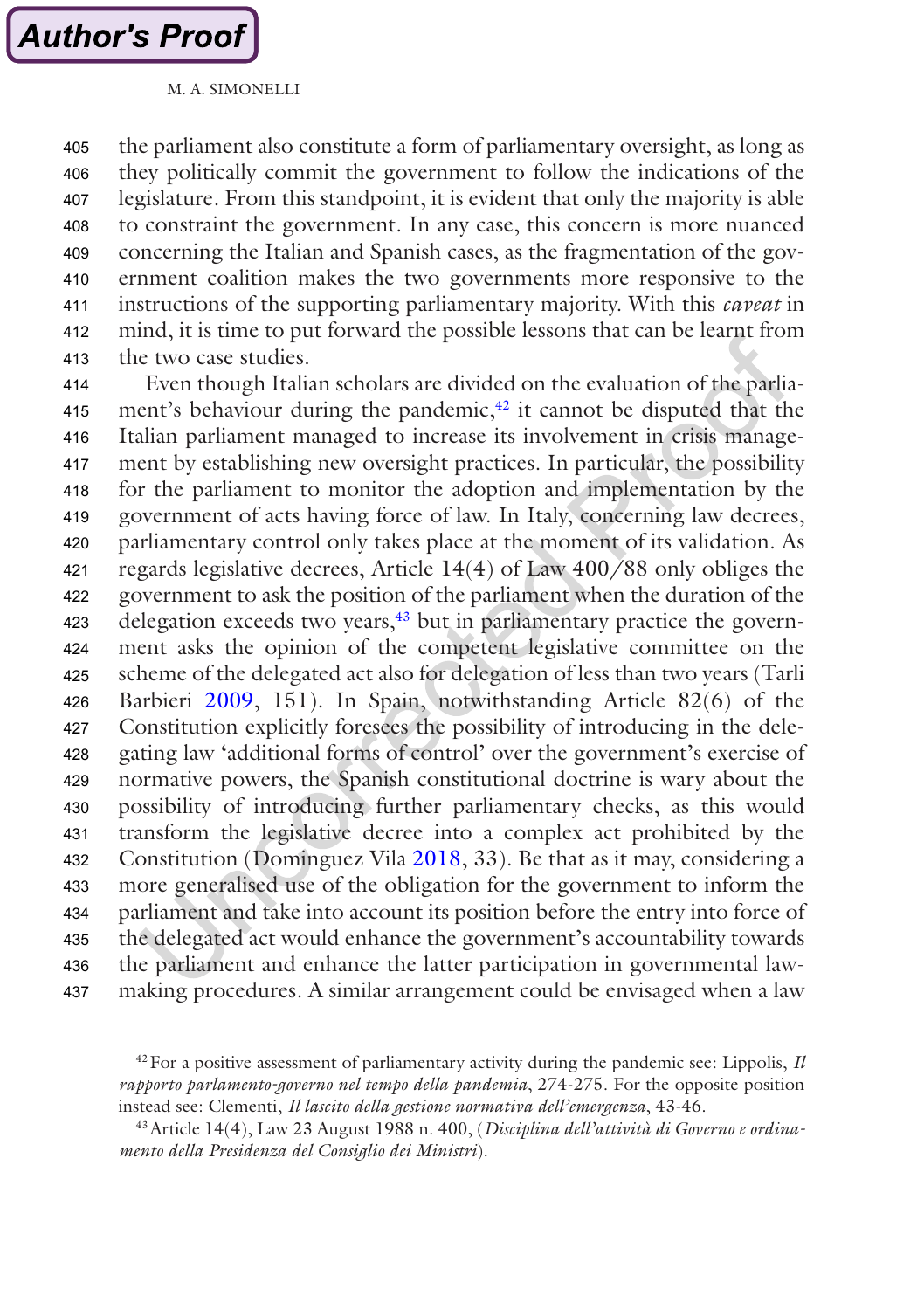decree empowers the government to adopt implementing acts, as it was the case of the law decrees adopted by the Italian parliament during the pandemic. 438 439 440

In general, the opinions of Spanish constitutional scholarship have been rather critic towards the attitude of the parliament during the pandemic. Nevertheless, a lesson can be learnt also from the Spanish experience. Specifically, the oversight tool that deserves more attention is the creation of the Committee for the social and economic reconstruction. The creation of non-permanent committees for elaborating proposals and guidelines for future actions of both the parliament and the government may indeed allow the parliament to focus on specific issues and opening up a path for a more equilibrated sharing of norm-making powers between the executive and the parliaments. 441 442 443 444 445 446 447 448 449 450

On a more critical note, it has to be noted that neither the Italian Parliament nor the Spanish one created inquiry committee to investigate government's responsibility in the management of the pandemic. In Italy, the creation of such a committee was proposed already in May 2020; however, in July 2021, two amendments proposed by the parties supporting the government limited the scope of the investigation to what happened in China before 30 January  $2020<sup>44</sup>$  raising serious doubts on the usefulness of such a committee. In Spain, instead, the ruling majority repeatedly blocked the creation of investigating committees proposed by the opposition. 451 452 453 454 455 456 457 458 459 460

Overall, it seems that whilst the two parliaments refrained from employing accountability instruments *stricto sensu*, they were proactive in implementing new practices to guarantee their participation in governments' decisions. Such an approach is undoubtedly useful to contain the first threat identified in this chapter, that is executives' aggrandisement, as it allows parliaments to orient governmental norm-making, creating a sort of co-decision procedure between the two institutions (Griglio [2020,](#page-19-0) 65). 461 462 463 464 465 466 467

Conversely, the populist challenge requires in first place a parliament willing and capable of holding the executive to account, and this brings us back to the problem of the lack of incentives for parliamentary majorities to trigger the executive's accountability. Faced with this apparently 468 469 470 471

44DOC XXII-A, n. 42, 15 July 2021, *Istituzione di una Commissione parlamentare di inchiesta sulle cause dello scoppio della pandemia di SARS-CoV-2 e sulla congruità delle misure adottate dagli Stati e dall'Organizzazione mondiale della sanità per evitarne la propagazione nel mondo*.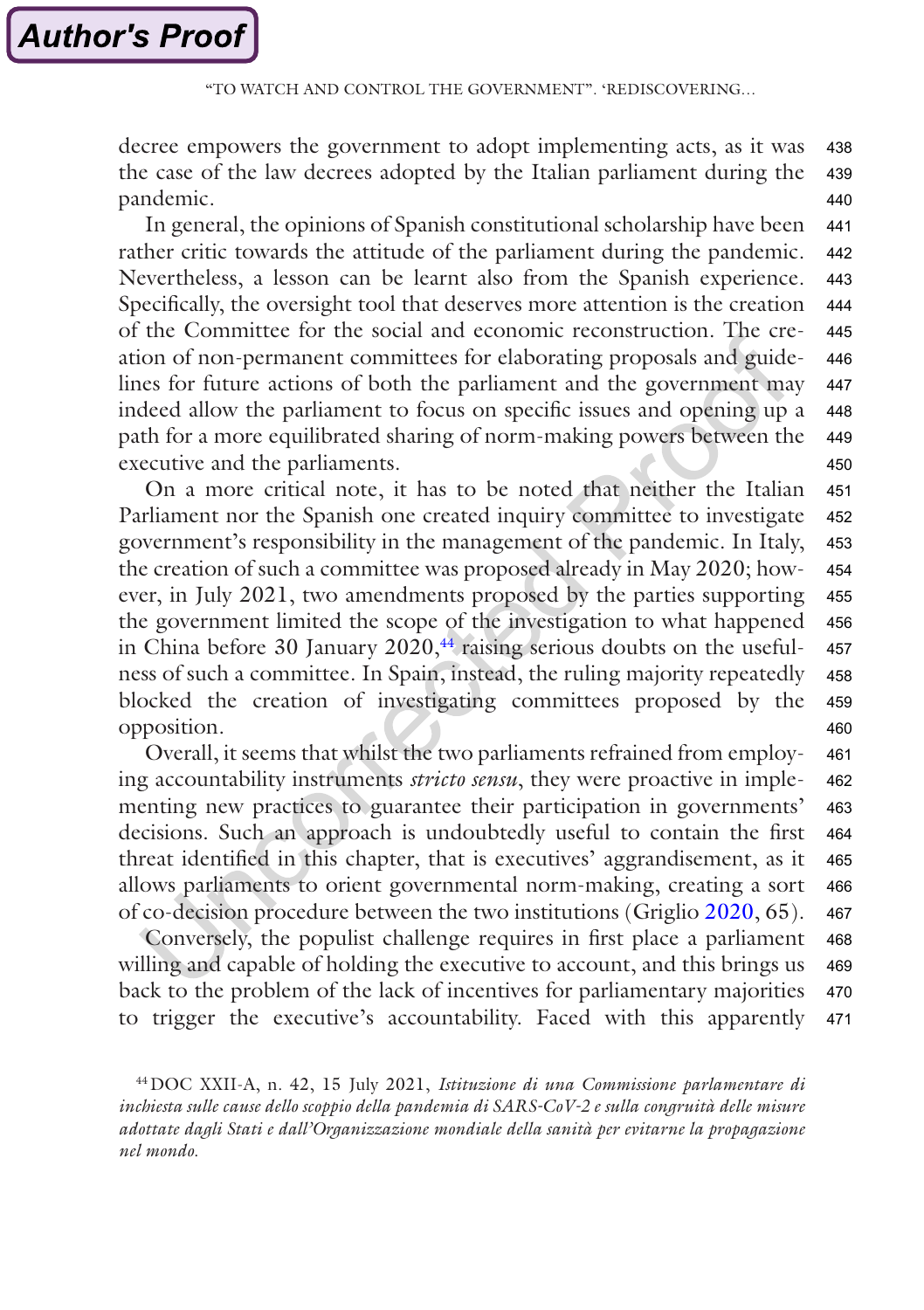<span id="page-18-0"></span>unsolvable problem, a first solution is to enhance the transparency and openness of government's activities, as this is a fundamental requisite for ensuring the executive's accountability. To this regard, the informative duties imposed by both the Italian and Spanish parliaments on government's members during the pandemic are going in the right direction. A second solution could be to increase the instruments the opposition has to scrutiny the government's action, for example by allowing the opposition to create investigative committees.45 On this aspect, however, the Spanish and Italian parliaments do not constitute good examples. 472 473 474 475 476 477 478 479 480

The future equilibrium of constitutional democracy will be determined by the capacity of parliaments to establish themselves as the primary fora for elaborating proposals capable of steering government's law-making in fundamental matters, whilst at the same time holding the government to account for its failures in taking into account the parliament's instructions. Only if they will manage to do so, the loss of parliaments' centrality in lawmaking will be properly compensated by an effective parliamentary oversight. 481 482 483 484 485 486 487 488

#### [AU4](#page-22-0) 489

### **BIBLIOGRAPHY**

| 490 | Agamben, Giorgio. Lo stato di eccezione. Torino: Bollati Boringhieri, 2003.         |
|-----|-------------------------------------------------------------------------------------|
| 491 | Aragón Reyes, Manuel. "Editorial. Covid-19: aproximación constitucional a una       |
| 492 | crisis." Revista General de Derecho Constitucional, no.32 (2020): 1-5               |
| 493 | Bar-Siman Tov, Ittai. "Covid-19 meets politics: the novel coronavirus as a novel    |
| 494 | challenge for legislatures." Theory and Practice of Legislation 8, no. 1-2          |
| 495 | $(2020): 11-48.$                                                                    |
| 496 | Berlin, Isaiah. "To Define Populism", Government and Opposition 3, no.2             |
| 497 | (1968):143.                                                                         |
| 498 | Carmona Contreras, Ana M. Articulo 86, in Montesinos Padilla, Carmen; Perez         |
| 499 | Tremps, Pablo and Saíz Arnaiz, Alejandro. (eds.), Comentario a la Constitución      |
| 500 | Española: 40 aniversario 1978-2018 (Vol. 1), (Valencia: Tirant lo Blanch, 2018):    |
| 501 | 1277-1287.                                                                          |
| 502 | Castellà, Josep Maria; Marco Antonio Simonelli; Mátyás Bencze; Fruzsina Gárdos      |
| 503 | Orosz; Zoltán Szente; Helle Krunke; Sune Klinge. "Populist constitutionalism.       |
| 504 | Its impact on the constitution, the judiciary and the role of the EU", <i>DEMOS</i> |

45A good case is in point is the European Parliament where, pursuant to Article 226 of the Treaty on the Functioning of the European Union, an investigating committee can be created at the request of a quarter of its component Members.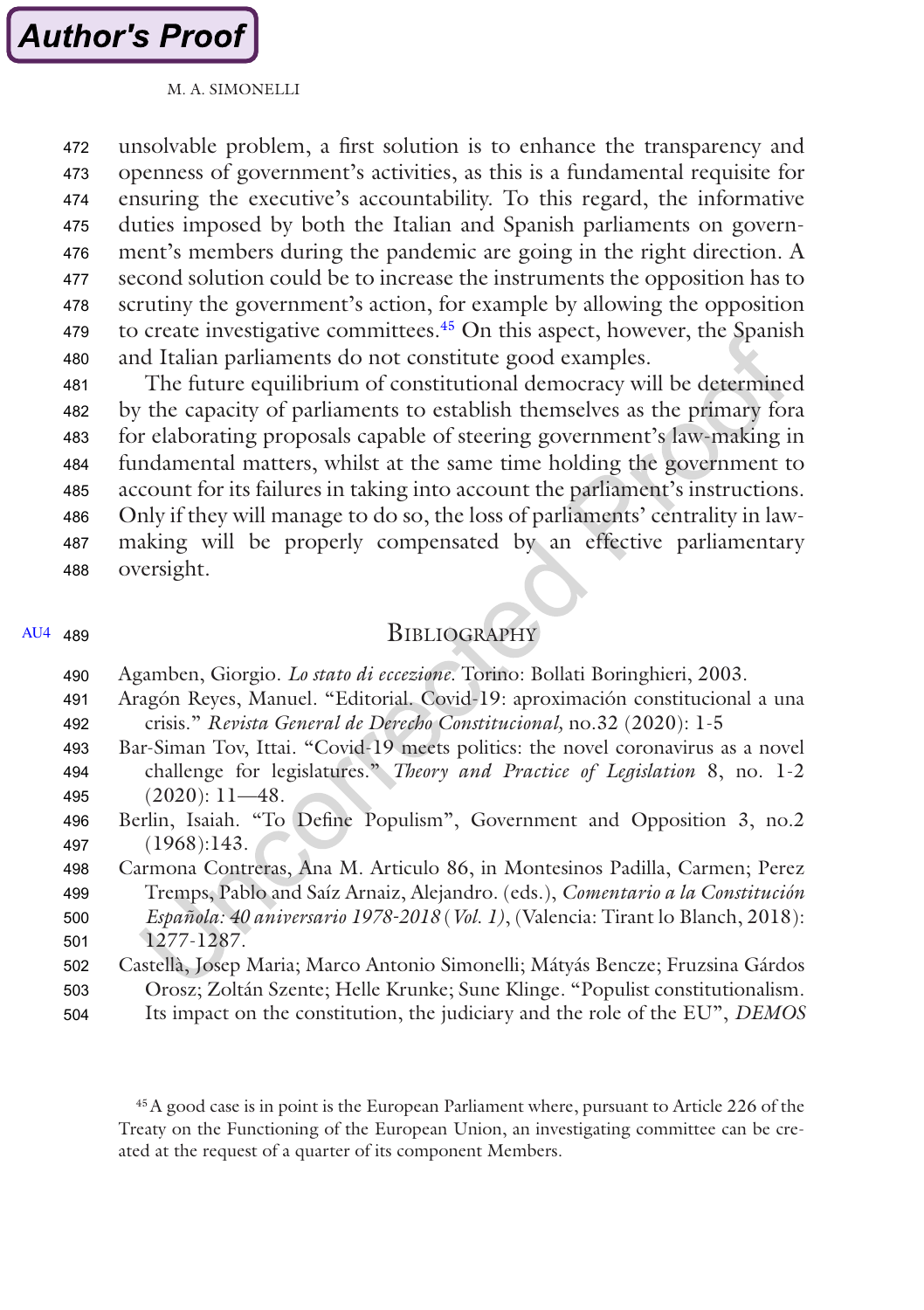"TO WATCH AND CONTROL THE GOVERNMENT". 'REDISCOVERING…

<span id="page-19-0"></span>

| Working Paper (2020). https://openarchive.tk.mta.hu/433/1/Populist_                  | 505 |
|--------------------------------------------------------------------------------------|-----|
| Constitutionalism_Final%20.pdf                                                       | 506 |
| Clementi, Francesco. "Il lascito della gestione normativa dell'emergenza: tre        | 507 |
| riforme ormai ineludibili." Osservatorio Costituzionale, no.3, (2020): 44.           | 508 |
| Corkin, Joseph. "Constitutionalism in 3D: Mapping and Legitimating Our               | 509 |
| Lawmaking Underworld." European Law Journal 19, (2013): 636-661.                     | 510 |
| Curtin, Deirdre. "Challenging Executive Dominance in European Democracy."            | 511 |
| The Modern Law Review 77, no.1 (2014): 3-4.                                          | 512 |
| Dahrendorf, Ralf. Después de la democracia. Madrid: Crítica, 2002.                   | 513 |
| De La Iglesia Chamarro, Asunción. "Crisis económica y expansión del ejercicio        | 514 |
| normativo del Gobierno. En particular, los decretos-leyes nacionales y               | 515 |
| autonómicos." Estudios de Deusto 61, no.2 (2013): 69-80.                             | 516 |
| De Somer, Stéphanie. Autonomous Public Bodies and the Law. A European                | 517 |
| Perspective. London: Edward Elgar, 2017.                                             | 518 |
| Di Majo, Luca. "Riduzione del numero di parlamentari e centralità del parla-         | 519 |
| mento." Rivista del Gruppo di Pisa 3, (2020): 40-77.                                 | 520 |
| Dominguez Vila, Antonio. "El control parlamentario de la legislación delegada en     | 521 |
| los ordenamientos autonómicos." Revista General de Derecho Constitucional            | 522 |
| 27, no.33 (2018): 1-35.                                                              | 523 |
| Duenas Castrillo, Andrés. "Las relaciones Parlamento-Gobierno durante el estado      | 524 |
| de alarma por COVID-19", in Biglino, Paloma Campos and Durán Alba, Juan              | 525 |
| Fernando. (eds), Los Efectos Horizontales de la COVID sobre el sistema constitu-     | 526 |
| cional. Zaragoza: Fundación Manuel Giménez Abad, 2020.                               | 527 |
| Fabbrini, Sergio and Vassallo, Salvatore. Il governo. Gli esecutivi nelle democrazie | 528 |
| contemporanee. Roma-Bari: Laterza, 1999.                                             | 529 |
| Fourmont, Alexis and Ridard, Basile. "Parliamentary oversight in the health cri-     | 530 |
| sis," European Issues, no. 558 (2020): 1-11.                                         | 531 |
| García de Enterría Ramos, Andrea and Navarro Mejía, Ignacio. "La actuación de        | 532 |
| las Cortes Generales durante el estado de alarma para la gestión de la crisis del    | 533 |
| COVID-19." Revista de las Cortes Generales 108, (2020): 260-261.                     | 534 |
| García-Escudero Márquez, Piedad. "Actividad y funcionamento de las Cortes            | 535 |
| Generales durante el estado de alarma por COVID-19." Cuadernos Manuel                | 536 |
| Giménez Abad. El Parlamento ante la COVID-19, no.8, (2020): 20.                      | 537 |
| Ginsburg, Tom and Versteeg, Mila. "The Bound Executive. Emergency Powers             | 538 |
| during the Pandemic." Virginia Public Law and Legal Theory Research Paper            | 539 |
| $52, (2020): 4-5.$                                                                   | 540 |
| Griglio, Elena. "Parliamentary oversight under the Covid-19 emergency: striving      | 541 |
| against executive dominance." The Theory and Practice of Legislation 8, no. 1-2      | 542 |
| $(2020): 49 - 70.$                                                                   | 543 |
| Groppi, Tania. "Riformare la giustizia costituzionale: dal caso francese indicazioni | 544 |
| per l'Italia." Rassegna Parlamentare 1, (2010): 37-56.                               | 545 |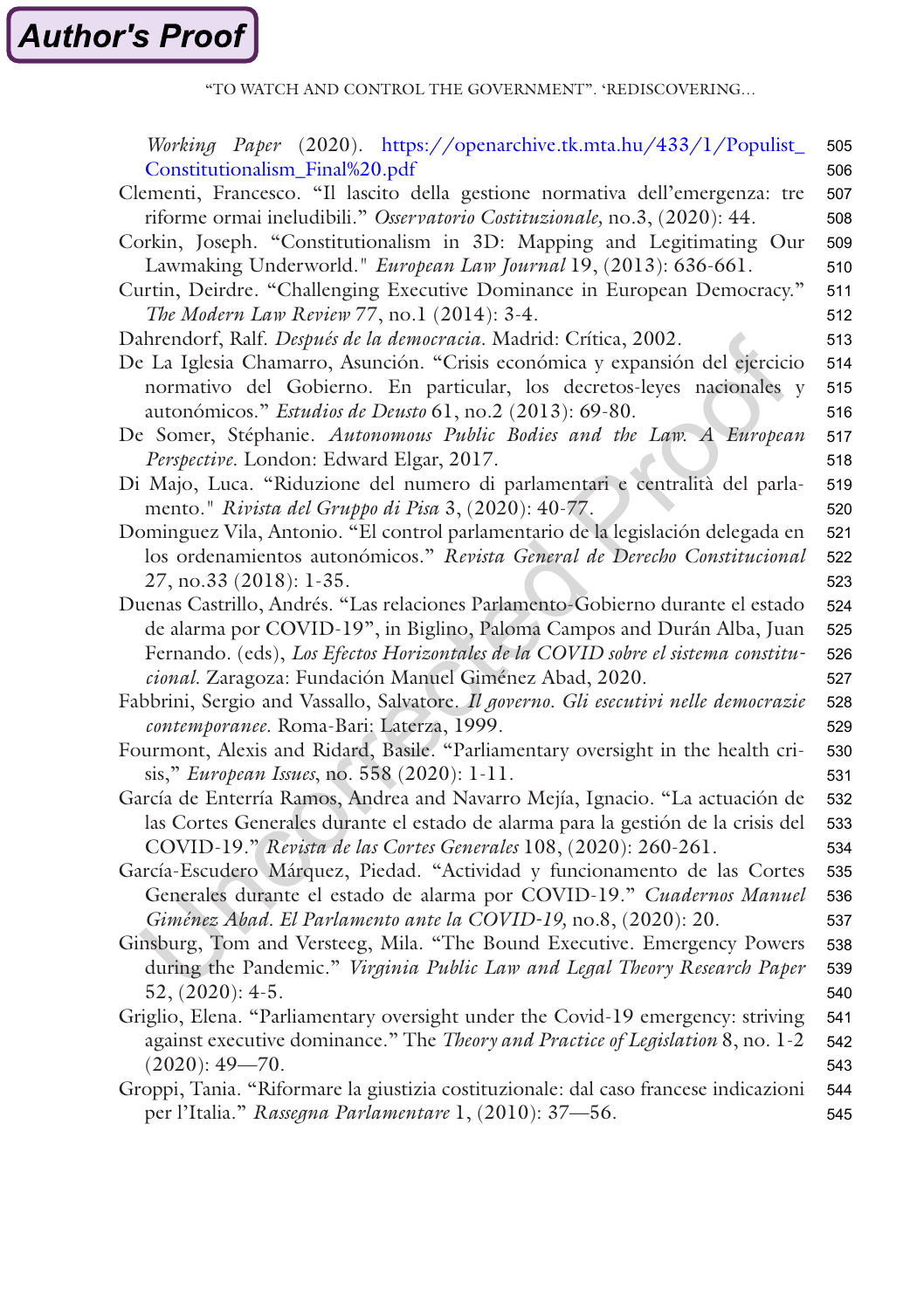### M. A. SIMONELLI

<span id="page-20-0"></span>

| 546 | Hirschl, Ran. Towards Juristocracy. The Origins and Consequences of the New           |  |  |
|-----|---------------------------------------------------------------------------------------|--|--|
| 547 | Constitutionalism. Boston: Harvard University Press, 2007.                            |  |  |
| 548 | Issacharoff, Samuel. 'Populism versus Democratic Governance', in Mark A. Graber       |  |  |
| 549 | et al. (eds), Constitutional Democracy in Crisis?, (Oxford: Oxford University         |  |  |
| 550 | Press, 2018), 450.                                                                    |  |  |
| 551 | Khmelko, Irina, Stapenhurst, R. and Mezey, Michael L Legislative Decline in the       |  |  |
| 552 | 21st Century. A Comparative Perspective. London: Routledge, 2020.                     |  |  |
| 553 | Lippolis, Vincenzo. "Il rapporto parlamento-governo nel tempo della pandemia."        |  |  |
| 554 | Rivista AIC, no.1. (2017): 270.                                                       |  |  |
| 555 | Longo, Erik. La legge precaria. Le trasformazioni della funzione legislative nell'età |  |  |
| 556 | dell'accelerazione. Torino: Giappichelli, 2017.                                       |  |  |
| 557 | Loughlin, Martin. "The Contemporary Crisis of Constitutional Democracy",              |  |  |
| 558 | Oxford Journal of Legal Studies 39, no.2 (2019): 443.                                 |  |  |
| 559 | Lupo, Nicola. "L'attività parlamentare in tempi di coronavirus." Forum di             |  |  |
| 560 | Quaderni Costituzionali, no. 2 (2020): 139-140.                                       |  |  |
| 561 | Mair, Peter. Ruling the Void: The Hollowing of Western Democracy. London,             |  |  |
| 562 | New York: Verso, 2013.                                                                |  |  |
| 563 | Massa-Pinto, Ilenia. "Il diritto costituzionale di fronte all'emergenza CoVID-19: la  |  |  |
| 564 | costituzione in senso funzionale e la (in)consapevolezza delle tendenze autodis-      |  |  |
| 565 | truttive del sistema." in Lo Stato 14, (2020):315-330.                                |  |  |
| 566 | Mezey, Michael L. Comparative Legislatures. Durham: Duke University                   |  |  |
| 567 | Press, 1979.                                                                          |  |  |
| 568 | Mudde, Cas. "The Populist Zeitgeist." Government and Opposition 39. no. 3             |  |  |
| 569 | (2004): 543.                                                                          |  |  |
| 570 | Mudde, Cas. Populist Radical Right Parties in Europe. Cambridge: Cambridge            |  |  |
| 571 | University Press, 2007.                                                               |  |  |
| 572 | Mudde, Cas and Rovira Kaltwasser Cristóbal. Populism in Europe and the America.       |  |  |
| 573 | Threat or Corrective for Democracy?. Cambridge: CUP, 2012.                            |  |  |
| 574 | Murphy, Jonathan. 2020. Parliaments and Crisis: Challenges and Innovations.           |  |  |
| 575 | Stockholm: International Idea. https://doi.org/10.31752/idea.2020.22                  |  |  |
| 576 | Piergigli, Valeria. Le Regole della produzione normativa. Torino: Giappichelli, 2009. |  |  |
| 577 | Pinelli, Cesare. "The Populist Challenge to Constitutional Democracy, European        |  |  |
| 578 | Constitutional Law." Review 7, (2011): 5-16.                                          |  |  |
| 579 | Ragone, Sabrina. Parlamentarismos y crisis económica: afectación de los encajes con-  |  |  |
| 580 | stitucionales en Italia y España. Barcelona: Bosch, 2020.                             |  |  |
| 581 | Ruth, Saskia Pauline. "Populism and the Erosion of Horizontal Accountability in       |  |  |
| 582 | Latin America." 66 Political Studies 66, no.2 (2018): 358.                            |  |  |
| 583 | Schmidt, Vivienand and Wood, Matthew. "Conceptualizing throughput legiti-             |  |  |
| 584 | macy: Procedural mechanisms of accountability, transparency, inclusiveness and        |  |  |
| 585 | openness in EU governance." Public Administration 97, no. 4 (2019): 727-740.          |  |  |
| 586 | Simoncini, Andrea. L'emergenza infinita : la decretazione d'urgenza in Italia.        |  |  |
| 587 | Macerata: EUM, 2006.                                                                  |  |  |
|     |                                                                                       |  |  |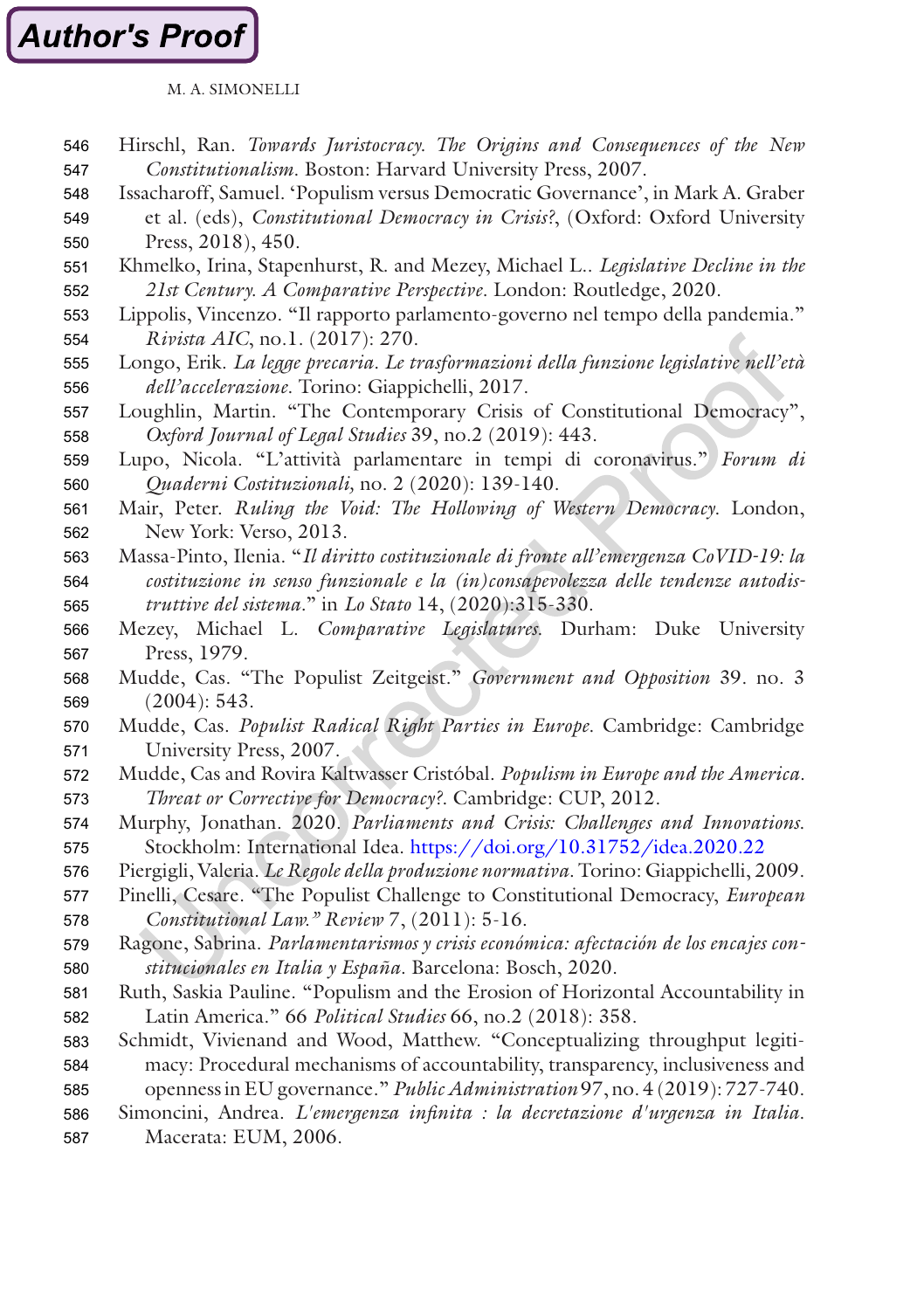"TO WATCH AND CONTROL THE GOVERNMENT". 'REDISCOVERING…

<span id="page-21-0"></span>

| Strøm, Kaare; Müller, Wolfang C. and Bergman, Torbjörn (eds.). Delegation and         | 588 |
|---------------------------------------------------------------------------------------|-----|
| Accountability in Parliamentary Democracies. Oxford: Oxford University                | 589 |
| Press, 2006.                                                                          | 590 |
| Stuart Mill, John. Considerations on Representative Government (1861).                | 591 |
| Cambridge: Cambridge University Press, 2010.                                          | 592 |
| Szente, Zoltán. "How Populism Destroys Political Representation(Anti-)                | 593 |
| Parliamentary Reforms in Hungary after 2010." DPCE Online 2 (2019):                   | 594 |
| 1609-1618.                                                                            | 595 |
| Tarli Barbieri, Giovanni "La delega legislativa nei più recenti sviluppi", in La del- | 596 |
| ega legislativa. Atti del seminario svoltosi in Roma Palazzo della Consulta, 24       | 597 |
| ottobre 2008. Milano: Giuffrè, 2009.                                                  | 598 |
| Tresca, Michela. "Le fonti dell'emergenza. L'immunità dell'ordinamento al             |     |
| Covid-19." Osservatorio Costituzionale, no. 3 (2020): 200-214.                        | 600 |
| Jose. "Parlamento y<br>crisis<br>sanitaria-Reflexiones<br>Tudela<br>Aranda.           |     |
| preliminares." Cuadernos Manuel Giménez Abad. El Parlamento ante la                   |     |
| COVID-19, no.8, (2020): 7.                                                            | 603 |
| Tudela Aranda, Jose; Josep Maria Castellà, Enriqueta Exposito, Mario Kölling.         | 604 |
| Libro blanco sobre la calidad democrática en España. Madrid: Marcial                  |     |
| Pons, 2019.                                                                           | 606 |
| Vibert, Frank. The Rise of the Unelected: Democracy and the New Separation of         | 607 |
| Powers. Cambridge: Cambridge University Press, 2007.                                  | 608 |
| Vintzel, Céline. Les armes du gouvernement dans la procédure législative. Etude       | 609 |
| comparée: Allemagne, France, Italie, Royaume-Uni. Paris: Dalloz, 2011.                | 610 |
| Windholz, Erik L. "Governing in a pandemic: from parliamentary sovereignty to         | 611 |
| autocratic technocracy." The Theory and Practice of Legislation 8, no. 1-2            | 612 |
| $(2020): 93-113.$                                                                     | 613 |
|                                                                                       |     |

CC